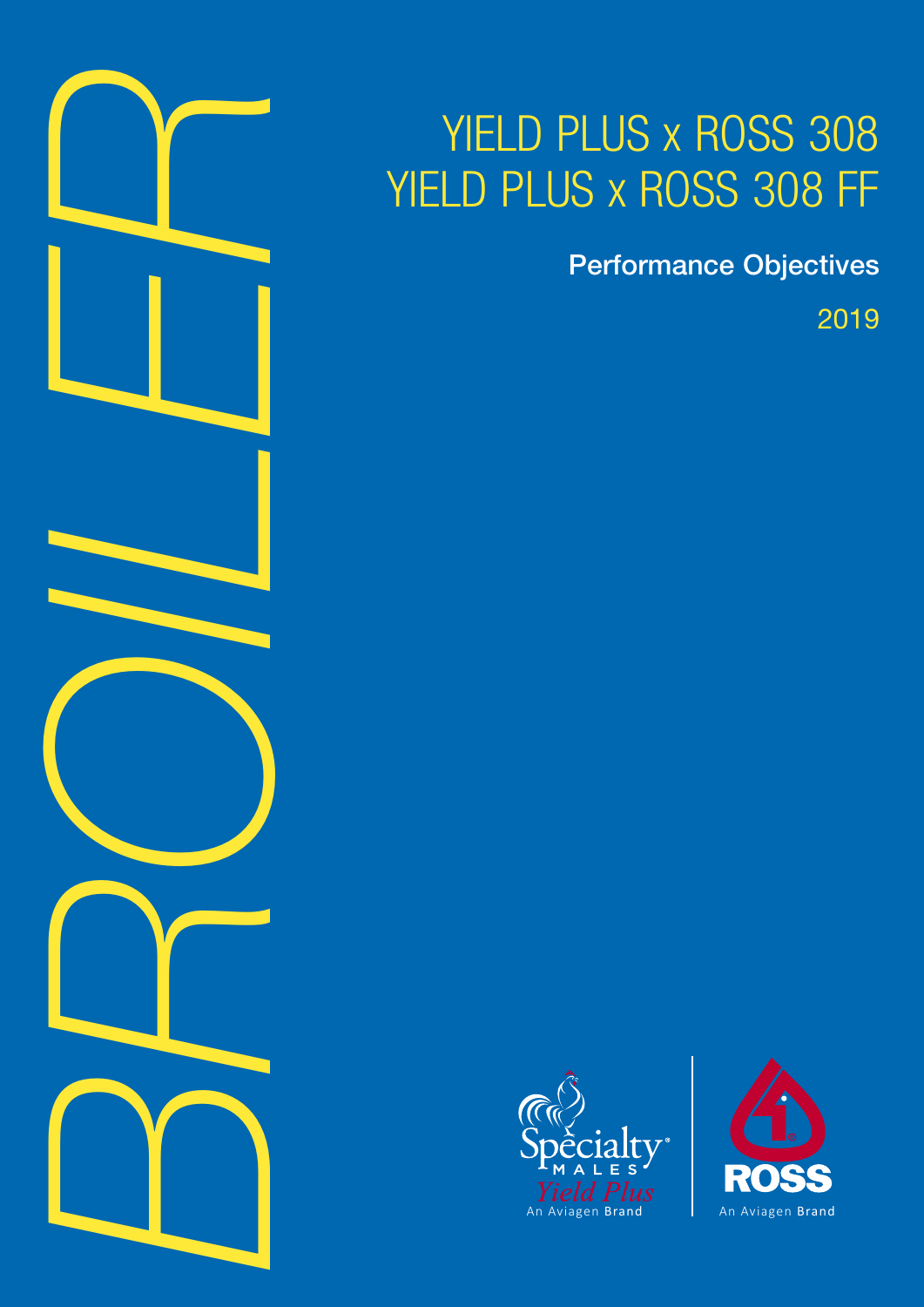### **Introduction**

The Yield Plus® (YP) x Ross® 308 broiler is available in two types, a slow-feathering bird which produces sexable broilers (Ross 308) and one which produces all fast-feathering broilers (Ross 308 FF). The sexable-type produces fast-feathering female broilers and slow-feathering male broilers. This allows the broilers to be sexed in the hatchery by evaluating feather development differences.

This booklet contains the performance objectives for the Yield Plus x Ross 308 and the Yield Plus x Ross 308 FF broiler and is to be used with the **Ross Broiler Management Handbook**.

## **Performance**

#### **These objectives indicate the performance achievable under good management and environmental conditions and when feeding recommended nutrient levels.**

Producers may find that local factors prevent such performance being achieved. For example:

- The availability of raw materials may limit nutrient content and intake.
- Extreme climatic conditions will reduce performance.
- Economic considerations may limit choice of production systems.

Therefore, average performance may be lower than the figures presented here.

The objectives are presented in two sections to reflect the global nature of the publication.

Section 1 9 contains the performance data in metric measurements and Section 2 **b** contains imperial measurements.

In the tables values are rounded, this may result in small inaccuracies when using the objectives to calculate other performance statistics.

Yields will vary between processing plants depending on type of equipment used (e.g. carcass chilling technology, automated versus manual de-boning) and the exact portion being produced.

Every attempt has been made to ensure the accuracy and relevance of the information presented, however, Aviagen<sup>®</sup> accepts no liability for the consequences of using this information for the management of chickens.

For further information on the management of Ross stock, please contact your local Ross representative.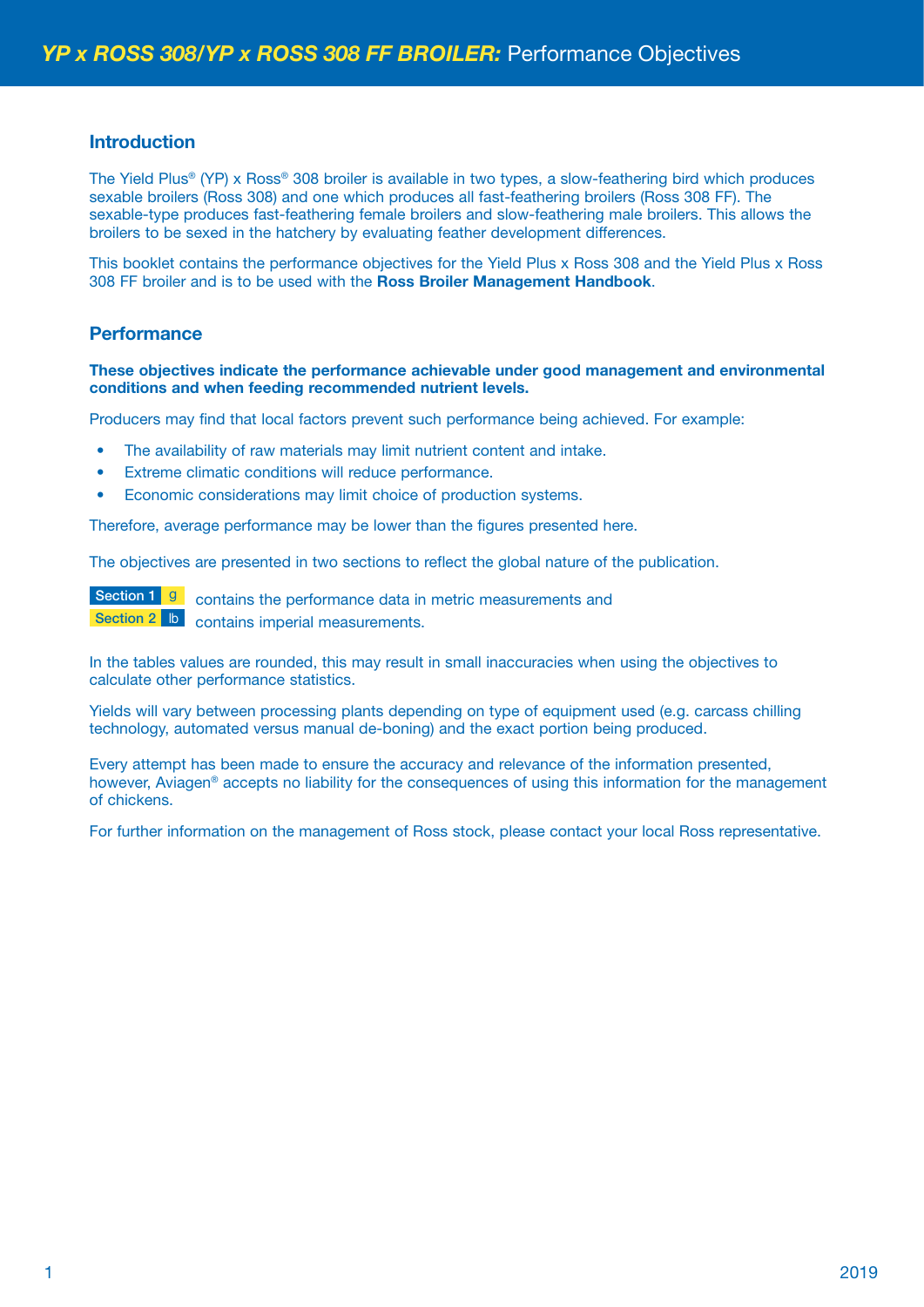## **Contents**

| 02 |                                    | <b>Key Management Points</b>  |
|----|------------------------------------|-------------------------------|
| 03 | Section 1<br>$\mathfrak{g}$        | <b>As-Hatched Performance</b> |
| 04 | Section 1<br>g                     | <b>Male Performance</b>       |
| 05 | Section 1<br>g                     | <b>Female Performance</b>     |
| 07 | <b>Section 2</b><br>lb             | <b>As-Hatched Performance</b> |
| 08 | <b>Section 2</b><br>$\mathsf{lb}$  | <b>Male Performance</b>       |
| 09 | <b>Section 2</b><br>$\mathbb{I}$ b | <b>Female Performance</b>     |
|    |                                    | <b>Carcass Yield</b>          |

## **Key Management Points**

Cost effective production of chicken meat depends on achieving good bird performance and the following points are important for optimizing performance of the broiler:

- Maximize chick quality by good management of hatching, storage and transport conditions.
- Design the brooding set-up to ensure easy access to water and feed at placement, and to ease the transition between supplementary systems and the automated feeders and drinkers at 4-5 days. Feed a highly digestible and nutritionally balanced Starter diet.
- Keep chicks in their thermal comfort zone by monitoring chick behavior, but beware of low relative humidities (less than 50% RH). Establish a minimum ventilation program from day one.
- Monitor crop fill, feeding and drinking behavior and 7-day live weight to allow continuous improvement of the brooding set-up.
- Keep birds in their thermal comfort zone throughout the growing period. Fast growing broilers produce large amounts of heat, particularly in the second half of the grow-out period. Keeping ambient temperatures less than 21°C (69.8°F) from 21 days onwards may improve growth rates.
- Maintain high standards of biosecurity and cleanliness to keep disease to a minimum.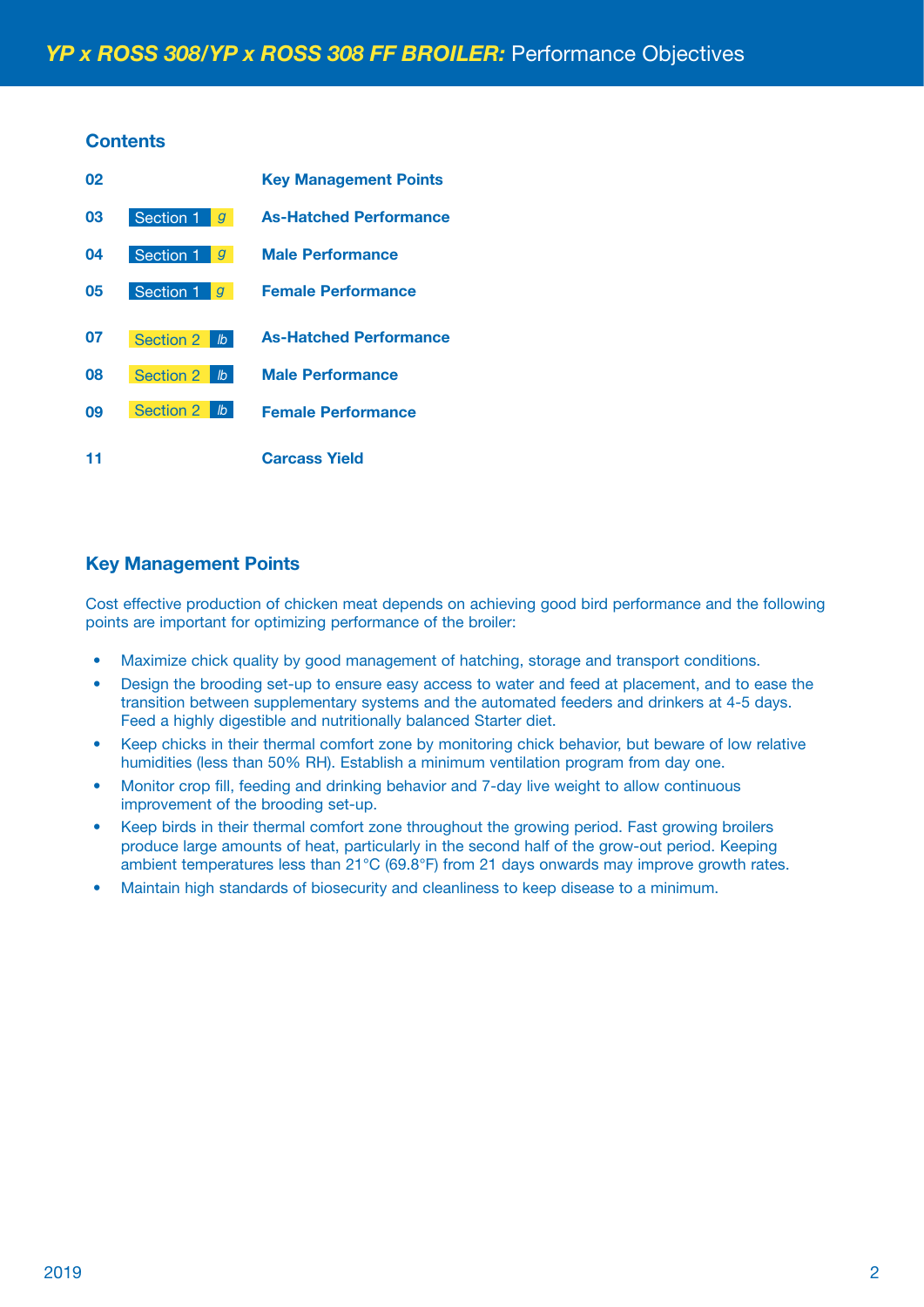# *As-Hatched Performance*

| Day                                     | <b>Body weight</b><br>$(g)^1$ | Daily gain<br>(g) | Av. daily gain/week<br>(g) | <b>Daily intake</b><br>(g) | Cum. intake<br>$(g)^2$ | FCR <sup>3</sup> |
|-----------------------------------------|-------------------------------|-------------------|----------------------------|----------------------------|------------------------|------------------|
|                                         |                               |                   |                            |                            |                        |                  |
| $\pmb{0}$                               | 44                            |                   |                            |                            |                        |                  |
| $\mathbf{1}$<br>$\overline{\mathbf{c}}$ | 61<br>79                      | 17<br>18          |                            | 16                         | 12<br>29               | 0.204<br>0.366   |
| 3                                       | 99                            | 20                |                            | 20                         | 49                     | 0.496            |
| $\overline{\mathcal{L}}$                | 121                           | 22                |                            | 24                         | 73                     | 0.600            |
| 5                                       | 146                           | 25                |                            | 27                         | 100                    | 0.685            |
| 6                                       | 174                           | 28                |                            | 31                         | 132                    | 0.754            |
| $\overline{7}$                          | 206                           | 31                | 23.05                      | 35                         | 167                    | 0.812            |
| 8                                       | 240                           | 34                |                            | 39                         | 206                    | 0.860            |
| 9                                       | 277                           | 37                |                            | 44                         | 250                    | 0.901            |
| 10                                      | 318                           | 41                |                            | 48                         | 298                    | 0.937            |
| 11                                      | 362                           | 44                |                            | 53                         | 350                    | 0.968            |
| 12                                      | 409                           | 47                |                            | 57                         | 408                    | 0.996            |
| 13<br>14                                | 460                           | 51<br>54          | 43.98                      | 62<br>67                   | 470                    | 1.022            |
| 15                                      | 513<br>570                    | 57                |                            | 72                         | 537<br>609             | 1.046<br>1.069   |
| 16                                      | 631                           | 60                |                            | 78                         | 687                    | 1.090            |
| 17                                      | 694                           | 63                |                            | 83                         | 770                    | 1.111            |
| 18                                      | 760                           | 66                |                            | 89                         | 859                    | 1.131            |
| 19                                      | 829                           | 69                |                            | 94                         | 954                    | 1.150            |
| 20                                      | 901                           | 72                |                            | 100                        | 1054                   | 1.170            |
| 21                                      | 975                           | 74                | 66.00                      | 106                        | 1159                   | 1.189            |
| 22                                      | 1052                          | 77                |                            | 112                        | 1271                   | 1.208            |
| 23                                      | 1132                          | 79                |                            | 117                        | 1388                   | 1.227            |
| 24                                      | 1213                          | 82                |                            | 123                        | 1511                   | 1.246            |
| 25                                      | 1297                          | 84                |                            | 129                        | 1640                   | 1.265            |
| 26                                      | 1382                          | 85                |                            | 134                        | 1774                   | 1.284            |
| 27<br>28                                | 1469<br>1558                  | 87<br>89          | 83.26                      | 140<br>145                 | 1914<br>2060           | 1.303<br>1.322   |
| 29                                      | 1648                          | 90                |                            | 151                        | 2211                   | 1.341            |
| 30                                      | 1740                          | 92                |                            | 156                        | 2367                   | 1.360            |
| 31                                      | 1833                          | 93                |                            | 161                        | 2528                   | 1.380            |
| 32                                      | 1926                          | 94                |                            | 166                        | 2695                   | 1.399            |
| 33                                      | 2021                          | 94                |                            | 171                        | 2866                   | 1.418            |
| 34                                      | 2116                          | 95                |                            | 176                        | 3042                   | 1.438            |
| 35                                      | 2212                          | 96                | 93.36                      | 181                        | 3223                   | 1.457            |
| 36                                      | 2308                          | 96                |                            | 185                        | 3408                   | 1.477            |
| 37                                      | 2404                          | 96                |                            | 190                        | 3598                   | 1.496            |
| 38                                      | 2501                          | 97                |                            | 194                        | 3792                   | 1.516            |
| 39                                      | 2598                          | 97                |                            | 198                        | 3989                   | 1.536            |
| 40<br>41                                | 2694<br>2791                  | 97<br>97          |                            | 201<br>205                 | 4190<br>4395           | 1.555<br>1.575   |
|                                         | 2887                          | 96                |                            |                            | 4604                   |                  |
| 42<br>43                                | 2983                          | 96                | 96.50                      | 208<br>212                 | 4815                   | 1.595<br>1.614   |
| 44                                      | 3079                          | 95                |                            | 215                        | 5030                   | 1.634            |
| 45                                      | 3174                          | 95                |                            | 217                        | 5247                   | 1.653            |
| 46                                      | 3268                          | 94                |                            | 220                        | 5467                   | 1.673            |
| 47                                      | 3362                          | 94                |                            | 223                        | 5690                   | 1.693            |
| 48                                      | 3454                          | 93                |                            | 225                        | 5915                   | 1.712            |
| 49                                      | 3546                          | 92                | 94.17                      | 227                        | 6142                   | 1.732            |
| 50                                      | 3638                          | 91                |                            | 229                        | 6371                   | 1.751            |
| 51                                      | 3728                          | 90                |                            | 231                        | 6602                   | 1.771            |
| 52                                      | 3817                          | 89                |                            | 232                        | 6834                   | 1.790            |
| 53                                      | 3905<br>3992                  | 88<br>87          |                            | 234                        | 7067                   | 1.810<br>1.829   |
| 54<br>55                                | 4078                          | 86                |                            | 235<br>236                 | 7302<br>7538           | 1.849            |
| 56                                      | 4162                          | 85                | 87.97                      | 237                        | 7775                   | 1.868            |
| 57                                      | 4245                          | 83                |                            | 237                        | 8012                   | 1.887            |
| 58                                      | 4327                          | 82                |                            | 238                        | 8249                   | 1.906            |
| 59                                      | 4408                          | 81                |                            | 238                        | 8487                   | 1.925            |
| 60                                      | 4487                          | 79                |                            | 238                        | 8725                   | 1.945            |
| 61                                      | 4565                          | 78                |                            | 238                        | 8963                   | 1.964            |
| 62                                      | 4641                          | 76                |                            | 238                        | 9201                   | 1.983            |
| 63                                      | 4716                          | 75                | 79.06                      | 237                        | 9438                   | 2.001            |
| 64                                      | 4789                          | 73                |                            | 237                        | 9675                   | 2.020            |
| 65                                      | 4860                          | 72                |                            | 236                        | 9911                   | 2.039            |
| 66                                      | 4930                          | 70                |                            | 235                        | 10146                  | 2.058            |
| 67                                      | 4999                          | 68                |                            | 234                        | 10379                  | 2.076            |
| 68<br>69                                | 5065<br>5130                  | 67                |                            | 233                        | 10612<br>10843         | 2.095<br>2.114   |
| 70                                      | 5194                          | 65<br>63          | 68.27                      | 231<br>230                 | 11073                  | 2.132            |
|                                         |                               |                   |                            |                            |                        |                  |

*On-farm body weight (i.e. feed present in intestinal tract).*

*Feed consumption per living bird.*

*FCR includes initial body weight at placement and does not account mortality.* 

*NTE: In the table the values are rounded. This may result in small inaccuracies when using the objectives to calculate other performance statistics.*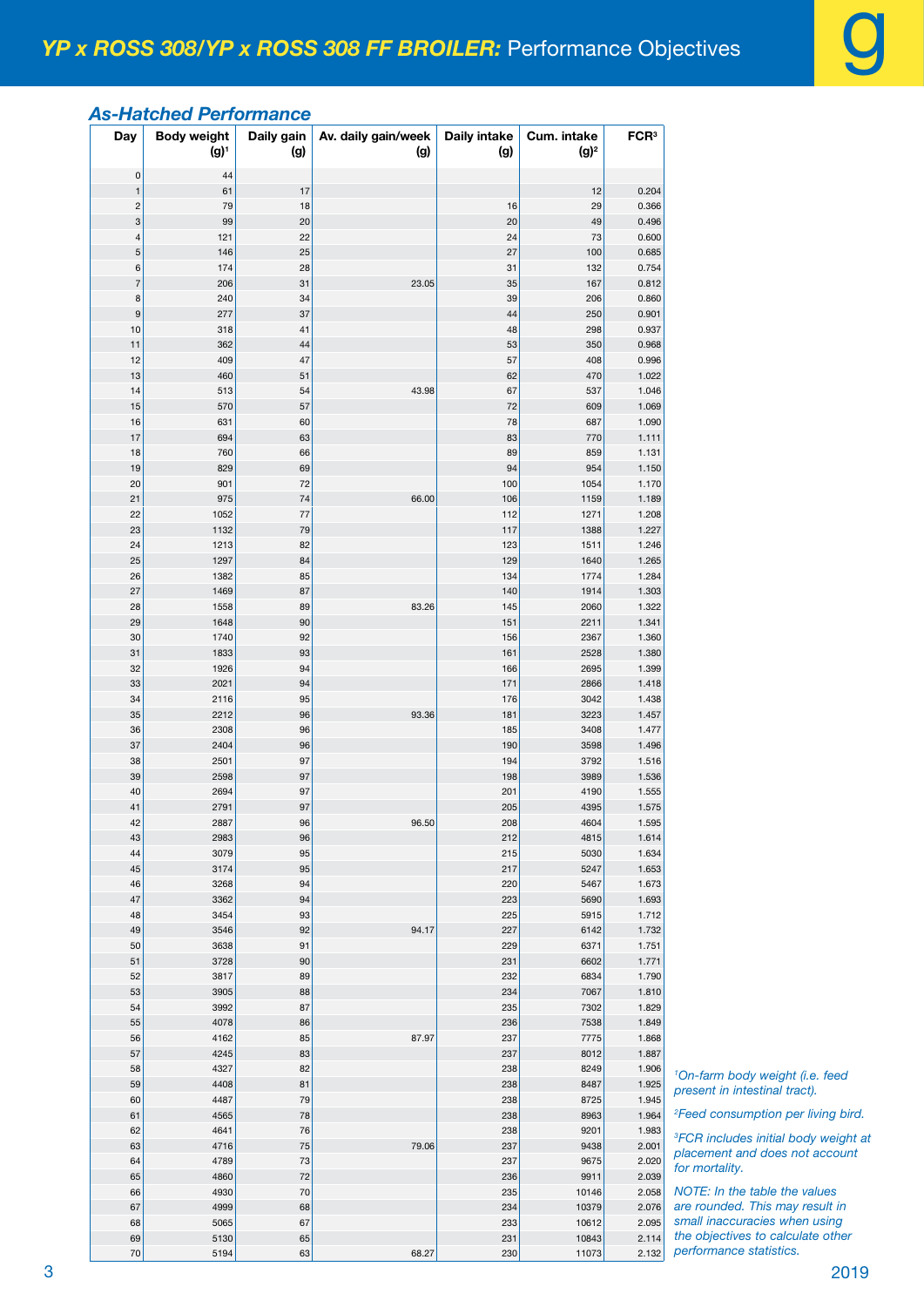|  | <b>Male Performance</b> |  |
|--|-------------------------|--|
|  |                         |  |

| Day                           | <b>Body weight</b><br>$(g)^{1}$ | Daily gain<br>(g) | Av. daily gain/week<br>(g) | <b>Daily intake</b><br>(g) | Cum. intake<br>$(g)^2$ | FCR <sup>3</sup> |  |
|-------------------------------|---------------------------------|-------------------|----------------------------|----------------------------|------------------------|------------------|--|
| $\mathbf 0$                   | 45                              |                   |                            |                            |                        |                  |  |
| $\mathbf{1}$                  | 61                              | 16                |                            |                            | 11                     | 0.188            |  |
| $\overline{\mathbf{c}}$       | 78                              | 17                |                            | 15                         | 27                     | 0.342            |  |
| 3<br>$\overline{\mathcal{L}}$ | 98<br>120                       | 20<br>22          |                            | 19<br>23                   | 46<br>69               | 0.468<br>0.572   |  |
| 5                             | 145                             | 25                |                            | 27                         | 95                     | 0.658            |  |
| 6                             | 173                             | 28                |                            | 31                         | 126                    | 0.730            |  |
| $\overline{7}$                | 205                             | 31                | 22.85                      | 35                         | 162                    | 0.790            |  |
| 8                             | 239                             | 35                |                            | 40                         | 201                    | 0.842            |  |
| 9                             | 277                             | 38                |                            | 44                         | 246                    | 0.886            |  |
| 10<br>11                      | 319<br>364                      | 42<br>45          |                            | 49<br>54                   | 295<br>349             | 0.924<br>0.958   |  |
| 12                            | 413                             | 49                |                            | 59                         | 408                    | 0.989            |  |
| 13                            | 466                             | 52                |                            | 65                         | 473                    | 1.016            |  |
| 14                            | 522                             | 56                | 45.30                      | 70                         | 543                    | 1.042            |  |
| 15                            | 581                             | 60                |                            | 76                         | 619                    | 1.065            |  |
| 16                            | 644                             | 63                |                            | 82                         | 701                    | 1.088            |  |
| 17                            | 711                             | 67                |                            | 88                         | 788                    | 1.109            |  |
| 18                            | 781                             | 70                |                            | 94                         | 882                    | 1.129            |  |
| 19<br>20                      | 854<br>931                      | 73<br>76          |                            | 100<br>106                 | 982<br>1088            | 1.149<br>1.169   |  |
| 21                            | 1010                            | 79                | 69.75                      | 112                        | 1200                   | 1.188            |  |
| 22                            | 1092                            | 82                |                            | 118                        | 1318                   | 1.207            |  |
| 23                            | 1177                            | 85                |                            | 125                        | 1443                   | 1.226            |  |
| 24                            | 1265                            | 88                |                            | 131                        | 1573                   | 1.244            |  |
| 25                            | 1355                            | 90                |                            | 137                        | 1710                   | 1.263            |  |
| 26                            | 1447                            | 92                |                            | 143                        | 1854                   | 1.281            |  |
| 27                            | 1541                            | 94                |                            | 149                        | 2003                   | 1.300            |  |
| 28                            | 1637                            | 96                | 89.65                      | 155                        | 2158                   | 1.318            |  |
| 29<br>30                      | 1735<br>1835                    | 98<br>100         |                            | 161<br>167                 | 2320<br>2487           | 1.337<br>1.355   |  |
| 31                            | 1936                            | 101               |                            | 173                        | 2660                   | 1.374            |  |
| 32                            | 2039                            | 102               |                            | 179                        | 2838                   | 1.392            |  |
| 33                            | 2142                            | 103               |                            | 184                        | 3022                   | 1.411            |  |
| 34                            | 2246                            | 104               |                            | 189                        | 3212                   | 1.430            |  |
| 35                            | 2352                            | 105               | 102.05                     | 195                        | 3406                   | 1.448            |  |
| 36                            | 2458                            | 106               |                            | 200                        | 3606                   | 1.467            |  |
| 37                            | 2564                            | 107               |                            | 204                        | 3810                   | 1.486            |  |
| 38<br>39                      | 2671<br>2779                    | 107<br>107        |                            | 209<br>214                 | 4019<br>4233           | 1.505<br>1.523   |  |
| 40                            | 2886                            | 107               |                            | 218                        | 4451                   | 1.542            |  |
| 41                            | 2993                            | 107               |                            | 222                        | 4673                   | 1.561            |  |
| 42                            | 3101                            | 107               | 107.01                     | 226                        | 4899                   | 1.580            |  |
| 43                            | 3208                            | 107               |                            | 230                        | 5129                   | 1.599            |  |
| 44                            | 3315                            | 107               |                            | 233                        | 5362                   | 1.617            |  |
| 45                            | 3422                            | 107               |                            | 237                        | 5599                   | 1.636            |  |
| 46<br>47                      | 3528                            | 106               |                            | 240<br>243                 | 5839                   | 1.655            |  |
| 48                            | 3634<br>3738                    | 106<br>105        |                            | 246                        | 6082<br>6327           | 1.674<br>1.693   |  |
| 49                            | 3843                            | 104               | 105.98                     | 248                        | 6576                   | 1.711            |  |
| 50                            | 3946                            | 103               |                            | 251                        | 6826                   | 1.730            |  |
| 51                            | 4049                            | 103               |                            | 253                        | 7079                   | 1.749            |  |
| 52                            | 4150                            | 102               |                            | 255                        | 7334                   | 1.767            |  |
| 53                            | 4251                            | 100               |                            | 257                        | 7591                   | 1.786            |  |
| 54                            | 4350                            | 99                |                            | 258                        | 7849                   | 1.804            |  |
| 55<br>56                      | 4448<br>4545                    | 98<br>97          | 100.33                     | 259<br>260                 | 8108<br>8368           | 1.823<br>1.841   |  |
| 57                            | 4641                            | 95                |                            | 261                        | 8630                   | 1.860            |  |
| 58                            | 4735                            | 94                |                            | 262                        | 8892                   | 1.878            |  |
| 59                            | 4827                            | 93                |                            | 262                        | 9154                   | 1.896            |  |
| 60                            | 4918                            | 91                |                            | 262                        | 9416                   | 1.915            |  |
| 61                            | 5007                            | 89                |                            | 262                        | 9678                   | 1.933            |  |
| 62                            | 5095                            | 88                |                            | 262                        | 9940                   | 1.951            |  |
| 63                            | 5181                            | 86                | 90.84                      | 261                        | 10201                  | 1.969            |  |
| 64<br>65                      | 5265<br>5347                    | 84<br>82          |                            | 260<br>259                 | 10461<br>10720         | 1.987<br>2.005   |  |
| 66                            | 5427                            | 80                |                            | 258                        | 10978                  | 2.023            |  |
| 67                            | 5505                            | 78                |                            | 256                        | 11234                  | 2.041            |  |
| 68                            | 5581                            | 76                |                            | 254                        | 11488                  | 2.058            |  |
| 69                            | 5655                            | 74                |                            | 252                        | 11740                  | 2.076            |  |
| 70                            | 5727                            | 72                | 78.00                      | 250                        | 11989                  | 2.094            |  |

*Feed consumption per living bird.*

 *FCR includes initial body weight at placement and does not account for mortality.*

*NOTE: In the table the values are rounded. This may result in small inaccuracies when using the objectives to calculate other performance statistics.*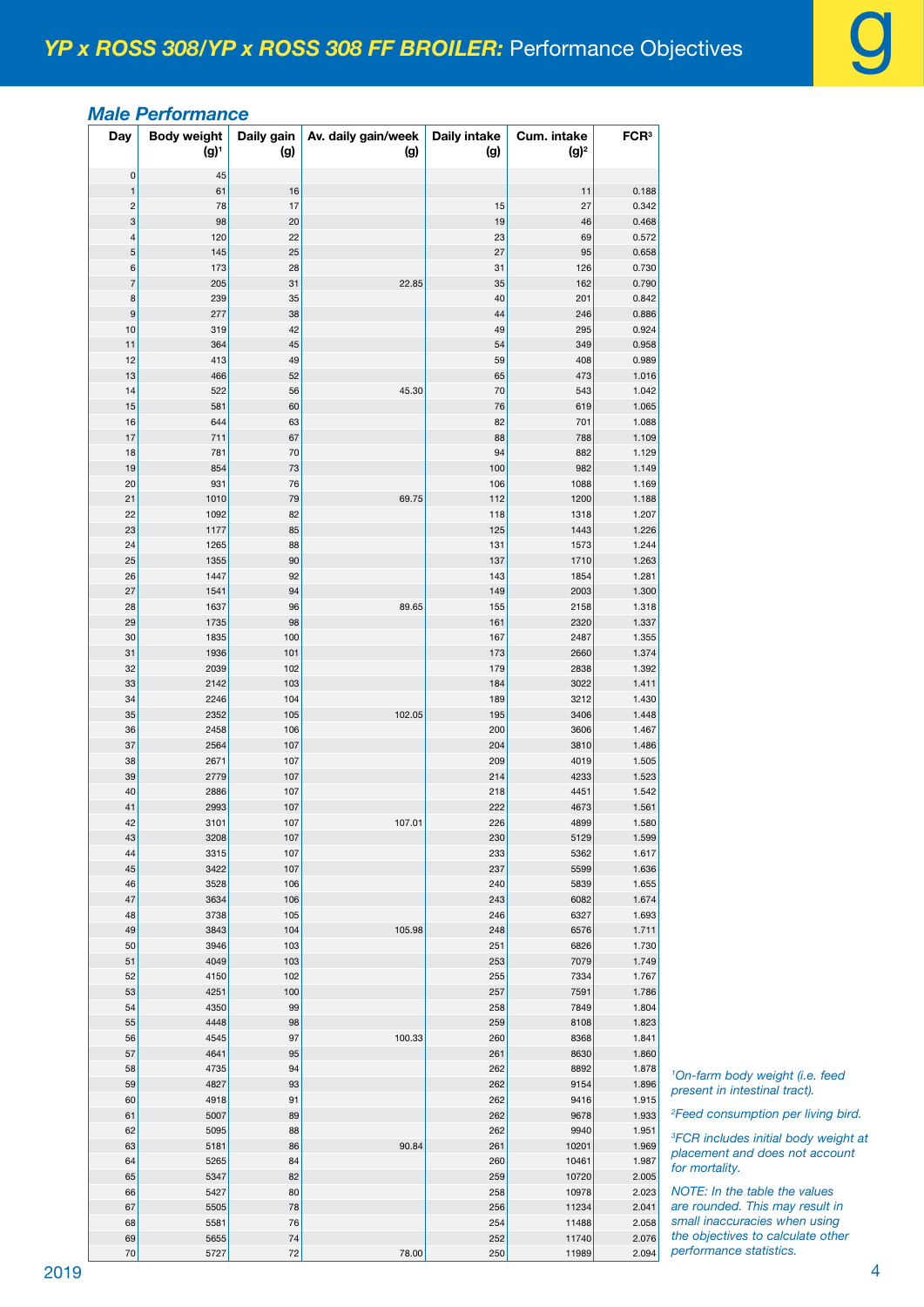|   | Day                            | <b>Body weight</b><br>$(g)^{1}$ | Daily gain<br>(g) | Av. daily gain/week<br>(g) | <b>Daily intake</b><br>(g) | Cum. intake<br>$(g)^2$ | FCR <sup>3</sup> |                                                                            |
|---|--------------------------------|---------------------------------|-------------------|----------------------------|----------------------------|------------------------|------------------|----------------------------------------------------------------------------|
|   | $\pmb{0}$                      | 44                              |                   |                            |                            |                        |                  |                                                                            |
|   | $\mathbf{1}$                   | 62                              | 18                |                            |                            | 14                     | 0.220            |                                                                            |
|   | $\mathbf{2}$                   | 80                              | 18                |                            | 18<br>21                   | 31                     | 0.391            |                                                                            |
|   | $\ensuremath{\mathsf{3}}$<br>4 | 100<br>122                      | 20<br>23          |                            | 25                         | 52<br>77               | 0.524<br>0.629   |                                                                            |
|   | $\mathbf 5$                    | 148                             | 25                |                            | 28                         | 105                    | 0.712            |                                                                            |
|   | 6                              | 176                             | 28                |                            | 32                         | 137                    | 0.779            |                                                                            |
|   | $\overline{7}$                 | 207                             | 31                | 23.25                      | 35                         | 172                    | 0.833            |                                                                            |
|   | 8                              | 240                             | 34                |                            | 39                         | 211                    | 0.878            |                                                                            |
|   | $9\,$<br>$10$                  | 277<br>317                      | 37<br>40          |                            | 43<br>47                   | 254<br>301             | 0.916<br>0.949   |                                                                            |
|   | 11                             | 359                             | 43                |                            | 51                         | 351                    | 0.978            |                                                                            |
|   | 12                             | 405                             | 46                |                            | 55                         | 407                    | 1.004            |                                                                            |
|   | 13                             | 454                             | 49                |                            | 60                         | 466                    | 1.028            |                                                                            |
|   | 14                             | 505                             | 52                | 42.66                      | 64                         | 531                    | 1.050            |                                                                            |
|   | 15                             | 559                             | 54                |                            | 69                         | 600                    | 1.072            |                                                                            |
|   | 16                             | 617                             | 57                |                            | 74                         | 674                    | 1.092            |                                                                            |
|   | $17$<br>18                     | 677<br>739                      | 60<br>62          |                            | 79<br>84                   | 752<br>836             | 1.112<br>1.132   |                                                                            |
|   | 19                             | 804                             | 65                |                            | 89                         | 925                    | 1.151            |                                                                            |
|   | 20                             | 871                             | 67                |                            | 94                         | 1020                   | 1.170            |                                                                            |
|   | 21                             | 941                             | $70$              | 62.24                      | 99                         | 1119                   | 1.190            |                                                                            |
|   | 22                             | 1012                            | 72                |                            | 105                        | 1224                   | 1.209            |                                                                            |
|   | 23                             | 1086                            | 74                |                            | 110                        | 1334                   | 1.228            |                                                                            |
|   | 24                             | 1162                            | 75                |                            | 115                        | 1449                   | 1.248            |                                                                            |
|   | 25                             | 1239                            | 77                |                            | 120                        | 1569                   | 1.267            |                                                                            |
|   | 26<br>27                       | 1317<br>1398                    | 79<br>80          |                            | 125<br>130                 | 1695<br>1825           | 1.286<br>1.306   |                                                                            |
|   | 28                             | 1479                            | 81                | 76.88                      | 135                        | 1961                   | 1.326            |                                                                            |
|   | 29                             | 1561                            | 82                |                            | 140                        | 2101                   | 1.346            |                                                                            |
|   | 30                             | 1645                            | 83                |                            | 145                        | 2246                   | 1.366            |                                                                            |
|   | 31                             | 1729                            | 84                |                            | 150                        | 2396                   | 1.386            |                                                                            |
|   | 32                             | 1814                            | 85                |                            | 154                        | 2550                   | 1.406            |                                                                            |
|   | 33                             | 1900                            | 85                |                            | 158                        | 2708                   | 1.426            |                                                                            |
|   | 34<br>35                       | 1985<br>2072                    | 86<br>86          | 84.67                      | 163<br>167                 | 2871<br>3038           | 1.446<br>1.466   |                                                                            |
|   | 36                             | 2158                            | 86                |                            | 171                        | 3208                   | 1.487            |                                                                            |
|   | 37                             | 2244                            | 86                |                            | 174                        | 3382                   | 1.507            |                                                                            |
|   | 38                             | 2331                            | 86                |                            | 178                        | 3560                   | 1.527            |                                                                            |
|   | 39                             | 2417                            | 86                |                            | 181                        | 3741                   | 1.548            |                                                                            |
|   | 40                             | 2503                            | 86                |                            | 184                        | 3925                   | 1.568            |                                                                            |
|   | 41                             | 2588                            | 86                |                            | 187                        | 4112                   | 1.589            |                                                                            |
|   | 42<br>43                       | 2674                            | 85<br>85          | 86.00                      | 190<br>193                 | 4302<br>4495           | 1.609<br>1.630   |                                                                            |
|   | 44                             | 2758<br>2842                    | 84                |                            | 195                        | 4690                   | 1.650            |                                                                            |
|   | 45                             | 2925                            | 83                |                            | 197                        | 4887                   | 1.671            |                                                                            |
|   | 46                             | 3008                            | 82                |                            | 199                        | 5087                   | 1.691            |                                                                            |
|   | 47                             | 3090                            | 82                |                            | 201                        | 5288                   | 1.712            |                                                                            |
|   | 48                             | 3170                            | 81                |                            | 203                        | 5491                   | 1.732            |                                                                            |
|   | 49                             | 3250                            | 80                | 82.37                      | 205                        | 5696                   | 1.753            |                                                                            |
|   | 50<br>51                       | 3329                            | 79                |                            | 206<br>207                 | 5902                   | 1.773<br>1.793   |                                                                            |
|   | 52                             | 3407<br>3484                    | 78<br>77          |                            | 208                        | 6110<br>6318           | 1.814            |                                                                            |
|   | 53                             | 3559                            | 76                |                            | 209                        | 6527                   | 1.834            |                                                                            |
|   | 54                             | 3634                            | 75                |                            | 210                        | 6738                   | 1.854            |                                                                            |
|   | 55                             | 3707                            | 73                |                            | 211                        | 6949                   | 1.874            |                                                                            |
|   | 56                             | 3779                            | 72                | 75.61                      | 211                        | 7160                   | 1.895            |                                                                            |
|   | 57                             | 3850                            | 71                |                            | 212                        | 7372                   | 1.915            |                                                                            |
|   | 58                             | 3920                            | 70                |                            | 212                        | 7584                   | 1.935            | <sup>1</sup> On-farm body weight (i.e. feed                                |
|   | 59<br>60                       | 3989<br>4056                    | 69<br>67          |                            | 212<br>212                 | 7797<br>8009           | 1.955<br>1.975   | present in intestinal tract).                                              |
|   | 61                             | 4122                            | 66                |                            | 212                        | 8221                   | 1.995            | <sup>2</sup> Feed consumption per living bird.                             |
|   | 62                             | 4187                            | 65                |                            | 212                        | 8434                   | 2.014            |                                                                            |
|   | 63                             | 4250                            | 64                | 67.28                      | 212                        | 8646                   | 2.034            | <sup>3</sup> FCR includes initial body weight<br>at placement and does not |
|   | 64                             | 4313                            | 62                |                            | 212                        | 8857                   | 2.054            | account for mortality.                                                     |
|   | 65                             | 4374                            | 61                |                            | 211                        | 9068                   | 2.073            |                                                                            |
|   | 66                             | 4433                            | 60                |                            | 211                        | 9279                   | 2.093            | NOTE: In the table the values                                              |
|   | 67<br>68                       | 4492<br>4549                    | 59<br>57          |                            | 210<br>209                 | 9489<br>9698           | 2.112<br>2.132   | are rounded. This may result in<br>small inaccuracies when using           |
|   | 69                             | 4605                            | 56                |                            | 209                        | 9907                   | 2.151            | the objectives to calculate other                                          |
|   | 70                             | 4660                            | 55                | 58.55                      | 208                        | 10115                  | 2.170            | performance statistics.                                                    |
| 5 |                                |                                 |                   |                            |                            |                        |                  | 2019                                                                       |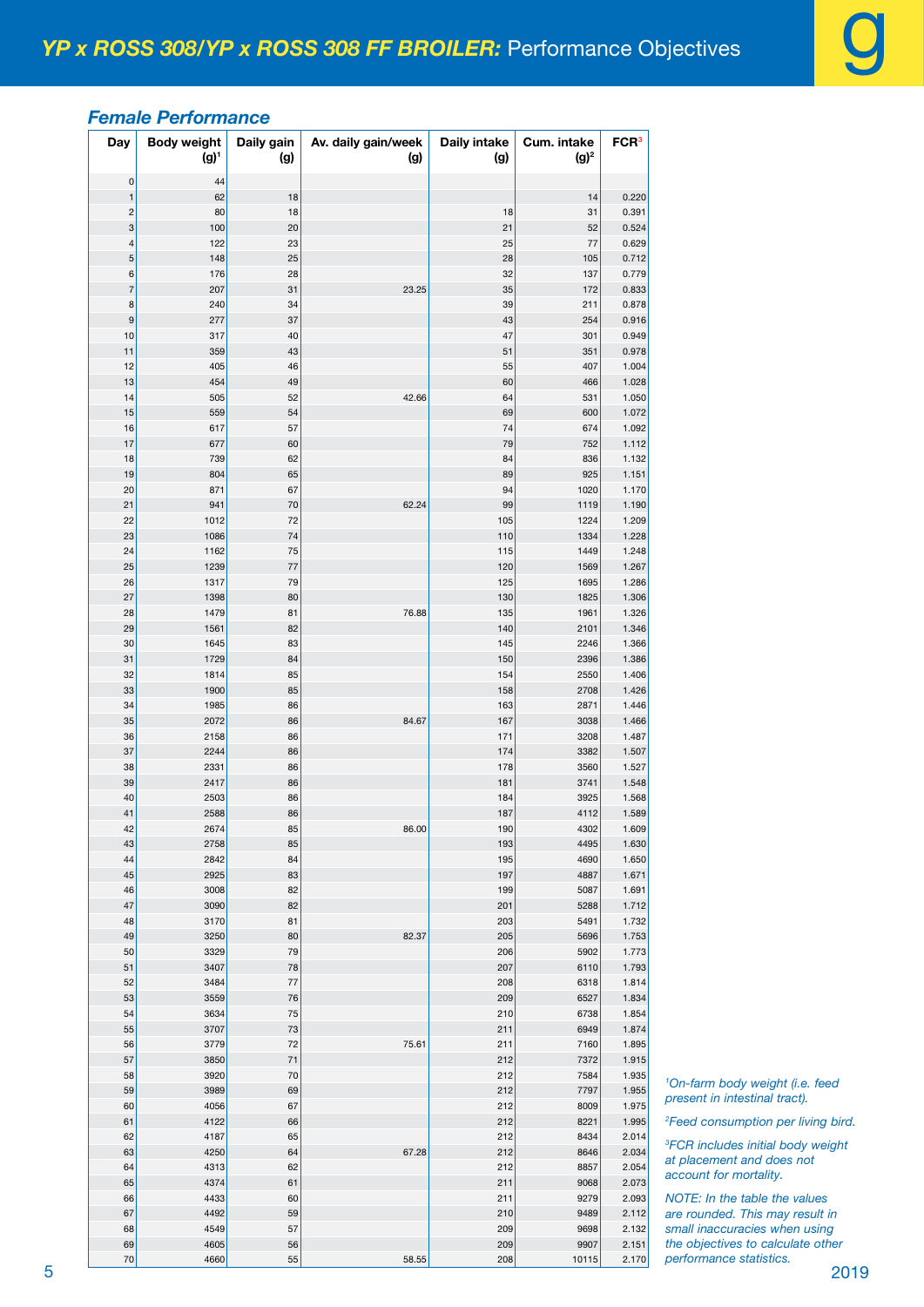| <b>Notes</b> |  |
|--------------|--|
|              |  |
|              |  |
|              |  |
|              |  |
|              |  |
|              |  |
|              |  |
|              |  |
|              |  |
|              |  |
|              |  |
|              |  |
|              |  |
|              |  |
|              |  |
|              |  |
|              |  |
|              |  |
|              |  |
|              |  |
|              |  |
|              |  |
|              |  |
|              |  |
|              |  |
|              |  |
|              |  |
|              |  |
|              |  |
|              |  |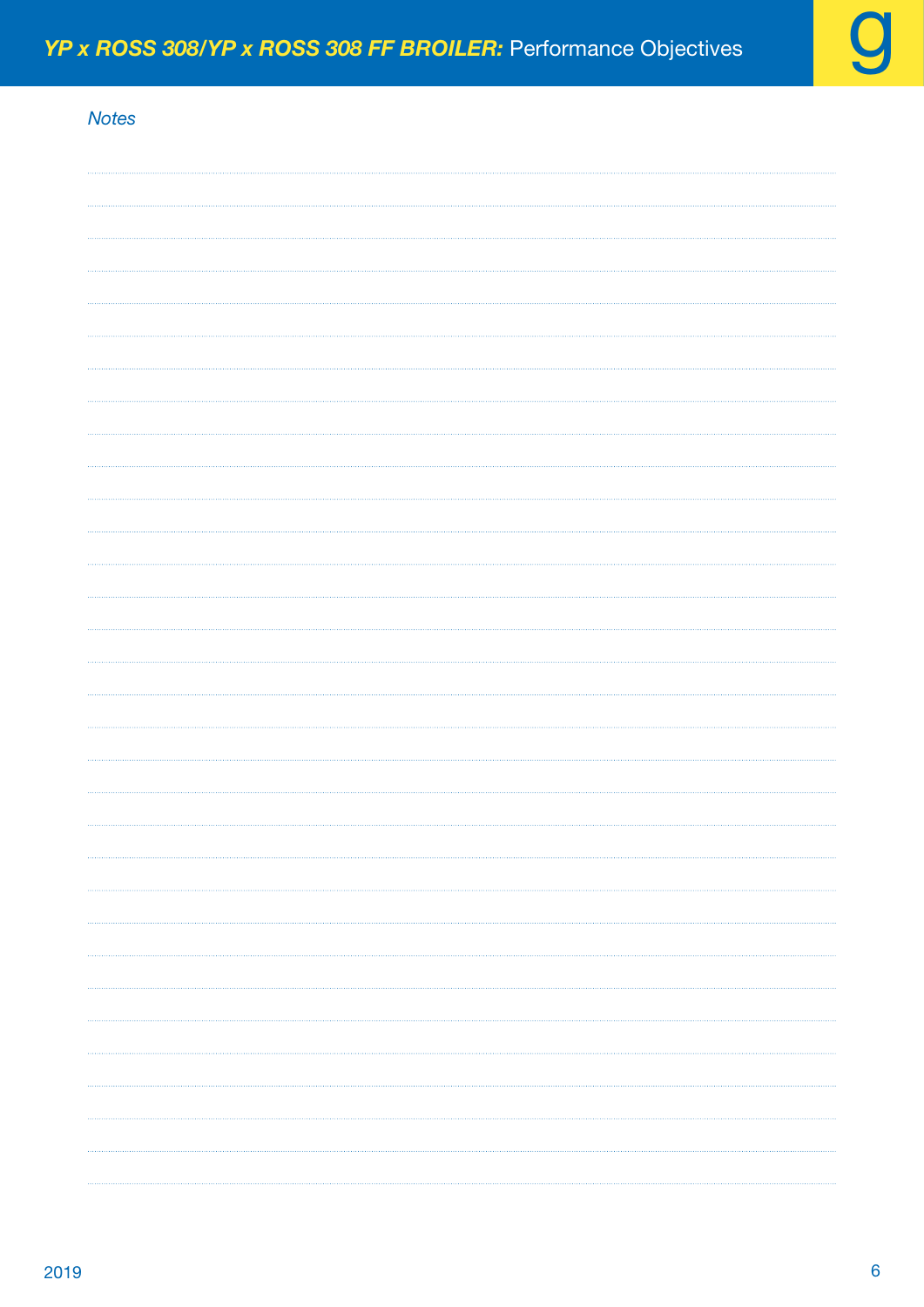# *As-Hatched Performance*

| Day            | <b>Body weight</b><br>$(Ib)^1$ | Daily gain<br>(lb) | Av. daily gain/week<br>(Ib) | <b>Daily intake</b><br>(Ib) | Cum. intake<br>$(Ib)^2$ | FCR <sup>3</sup> |                                                  |
|----------------|--------------------------------|--------------------|-----------------------------|-----------------------------|-------------------------|------------------|--------------------------------------------------|
| $\mathbf 0$    | 0.097                          |                    |                             |                             |                         |                  |                                                  |
| 1              | 0.135                          | 0.038              |                             |                             | 0.028                   | 0.204            |                                                  |
| $\overline{c}$ | 0.174                          | 0.039              |                             | 0.036                       | 0.064                   | 0.366            |                                                  |
| 3              | 0.218                          | 0.044              |                             | 0.044                       | 0.108                   | 0.496            |                                                  |
| 4              | 0.267                          | 0.049              |                             | 0.052                       | 0.160                   | 0.600            |                                                  |
| $\sqrt{5}$     | 0.323                          | 0.055              |                             | 0.061                       | 0.221                   | 0.685            |                                                  |
| 6              | 0.385                          | 0.062              |                             | 0.069                       | 0.290                   | 0.754            |                                                  |
| $\overline{7}$ | 0.453                          | 0.069              | 0.051                       | 0.078                       | 0.368                   | 0.812            |                                                  |
| 8              | 0.529                          | 0.075              |                             | 0.087                       | 0.455                   | 0.860            |                                                  |
| $\overline{9}$ | 0.611                          | 0.082              |                             | 0.096                       | 0.551                   | 0.901            |                                                  |
| 10             | 0.701                          | 0.090              |                             | 0.106                       | 0.656                   | 0.937            |                                                  |
| 11             | 0.798                          | 0.097              |                             | 0.116                       | 0.772                   | 0.968            |                                                  |
|                | 0.902                          | 0.104              |                             | 0.126                       | 0.899                   | 0.996            |                                                  |
| 12             |                                |                    |                             |                             |                         |                  |                                                  |
| 13             | 1.013                          | 0.111              |                             | 0.137                       | 1.036                   | 1.022            |                                                  |
| 14             | 1.132                          | 0.119              | 0.097                       | 0.148                       | 1.184                   | 1.046            |                                                  |
| 15             | 1.257                          | 0.126              |                             | 0.160                       | 1.344                   | 1.069            |                                                  |
| 16             | 1.390                          | 0.133              |                             | 0.171                       | 1.515                   | 1.090            |                                                  |
| 17             | 1.529                          | 0.139              |                             | 0.183                       | 1.699                   | 1.111            |                                                  |
| 18             | 1.675                          | 0.146              |                             | 0.196                       | 1.894                   | 1.131            |                                                  |
| 19             | 1.828                          | 0.152              |                             | 0.208                       | 2.102                   | 1.150            |                                                  |
| 20             | 1.986                          | 0.158              |                             | 0.221                       | 2.323                   | 1.170            |                                                  |
| 21             | 2.150                          | 0.164              | 0.145                       | 0.233                       | 2.556                   | 1.189            |                                                  |
| 22             | 2.320                          | 0.170              |                             | 0.246                       | 2.802                   | 1.208            |                                                  |
| 23             | 2.495                          | 0.175              |                             | 0.259                       | 3.061                   | 1.227            |                                                  |
|                |                                |                    |                             |                             |                         |                  |                                                  |
| 24             | 2.674                          | 0.180              |                             | 0.271                       | 3.332                   | 1.246            |                                                  |
| 25             | 2.859                          | 0.184              |                             | 0.284                       | 3.616                   | 1.265            |                                                  |
| 26             | 3.047                          | 0.188              |                             | 0.296                       | 3.912                   | 1.284            |                                                  |
| 27             | 3.239                          | 0.192              |                             | 0.309                       | 4.221                   | 1.303            |                                                  |
| 28             | 3.435                          | 0.196              | 0.184                       | 0.321                       | 4.541                   | 1.322            |                                                  |
| 29             | 3.634                          | 0.199              |                             | 0.333                       | 4.874                   | 1.341            |                                                  |
| 30             | 3.836                          | 0.202              |                             | 0.344                       | 5.218                   | 1.360            |                                                  |
| 31             | 4.040                          | 0.204              |                             | 0.356                       | 5.574                   | 1.380            |                                                  |
| 32             | 4.247                          | 0.206              |                             | 0.367                       | 5.941                   | 1.399            |                                                  |
| 33             | 4.455                          | 0.208              |                             | 0.378                       | 6.319                   | 1.418            |                                                  |
| 34             | 4.665                          | 0.210              |                             | 0.388                       | 6.707                   | 1.438            |                                                  |
|                |                                |                    |                             |                             |                         |                  |                                                  |
| $35\,$         | 4.876                          | 0.211              | 0.206                       | 0.399                       | 7.106                   | 1.457            |                                                  |
| 36             | 5.088                          | 0.212              |                             | 0.408                       | 7.514                   | 1.477            |                                                  |
| 37             | 5.301                          | 0.213              |                             | 0.418                       | 7.932                   | 1.496            |                                                  |
| 38             | 5.514                          | 0.213              |                             | 0.427                       | 8.359                   | 1.516            |                                                  |
| 39             | 5.727                          | 0.213              |                             | 0.436                       | 8.794                   | 1.536            |                                                  |
| 40             | 5.940                          | 0.213              |                             | 0.444                       | 9.238                   | 1.555            |                                                  |
| 41             | 6.153                          | 0.213              |                             | 0.452                       | 9.690                   | 1.575            |                                                  |
| 42             | 6.365                          | 0.212              | 0.213                       | 0.459                       | 10.149                  | 1.595            |                                                  |
| 43             | 6.577                          | 0.211              |                             | 0.466                       | 10.616                  | 1.614            |                                                  |
| 44             | 6.787                          | 0.210              |                             | 0.473                       | 11.089                  | 1.634            |                                                  |
| 45             | 6.996                          | 0.209              |                             | 0.479                       | 11.568                  | 1.653            |                                                  |
| 46             | 7.204                          | 0.208              |                             | 0.485                       | 12.054                  | 1.673            |                                                  |
|                |                                |                    |                             |                             | 12.544                  |                  |                                                  |
| 47             | 7.411                          | 0.206              |                             | 0.491                       |                         | 1.693            |                                                  |
| 48             | 7.616                          | 0.205              |                             | 0.496                       | 13.040                  | 1.712            |                                                  |
| 49             | 7.819                          | 0.203              | 0.208                       | 0.500                       | 13.541                  | 1.732            |                                                  |
| 50             | 8.019                          | 0.201              |                             | 0.505                       | 14.045                  | 1.751            |                                                  |
| 51             | 8.218                          | 0.199              |                             | 0.509                       | 14.554                  | 1.771            |                                                  |
| 52             | 8.415                          | 0.197              |                             | 0.512                       | 15.066                  | 1.790            |                                                  |
| 53             | 8.609                          | 0.194              |                             | 0.515                       | 15.581                  | 1.810            |                                                  |
| 54             | 8.801                          | 0.192              |                             | 0.518                       | 16.098                  | 1.829            |                                                  |
| 55             | 8.990                          | 0.189              |                             | 0.520                       | 16.618                  | 1.849            |                                                  |
| 56             | 9.176                          | 0.186              | 0.194                       | 0.522                       | 17.140                  | 1.868            |                                                  |
| 57             | 9.360                          | 0.184              |                             | 0.523                       | 17.663                  | 1.887            |                                                  |
|                | 9.540                          | 0.181              |                             | 0.524                       | 18.187                  |                  | <sup>1</sup> On-farm body weight (i.e. feed      |
| 58             |                                |                    |                             |                             |                         | 1.906            |                                                  |
| 59             | 9.718                          | 0.178              |                             | 0.525                       | 18.711                  | 1.925            | present in intestinal tract).                    |
| 60             | 9.892                          | 0.174              |                             | 0.525                       | 19.236                  | 1.945            | <sup>2</sup> Feed consumption per living bird.   |
| 61             | 10.063                         | 0.171              |                             | 0.525                       | 19.761                  | 1.964            |                                                  |
| 62             | 10.231                         | 0.168              |                             | 0.524                       | 20.285                  | 1.983            | <sup>3</sup> FCR includes initial body weight at |
| 63             | 10.396                         | 0.165              | 0.174                       | 0.523                       | 20.808                  | 2.001            | placement and does not account for               |
| 64             | 10.557                         | 0.161              |                             | 0.522                       | 21.329                  | 2.020            | mortality.                                       |
| 65             | 10.715                         | 0.158              |                             | 0.520                       | 21.849                  | 2.039            |                                                  |
| 66             | 10.869                         | 0.154              |                             | 0.518                       | 22.367                  | 2.058            | NOTE: In the table the values                    |
| 67             | 11.020                         | 0.151              |                             | 0.515                       | 22.883                  | 2.076            | are rounded. This may result in                  |
| 68             | 11.167                         | 0.147              |                             | 0.513                       | 23.395                  | 2.095            | small inaccuracies when using                    |
| 69             |                                |                    |                             |                             |                         |                  | the objectives to calculate other                |
|                | 11.310                         | 0.143              |                             | 0.509                       | 23.905                  | 2.114            | performance statistics.                          |
| 70             | 11.450                         | 0.140              | 0.151                       | 0.506                       | 24.411                  | 2.132            |                                                  |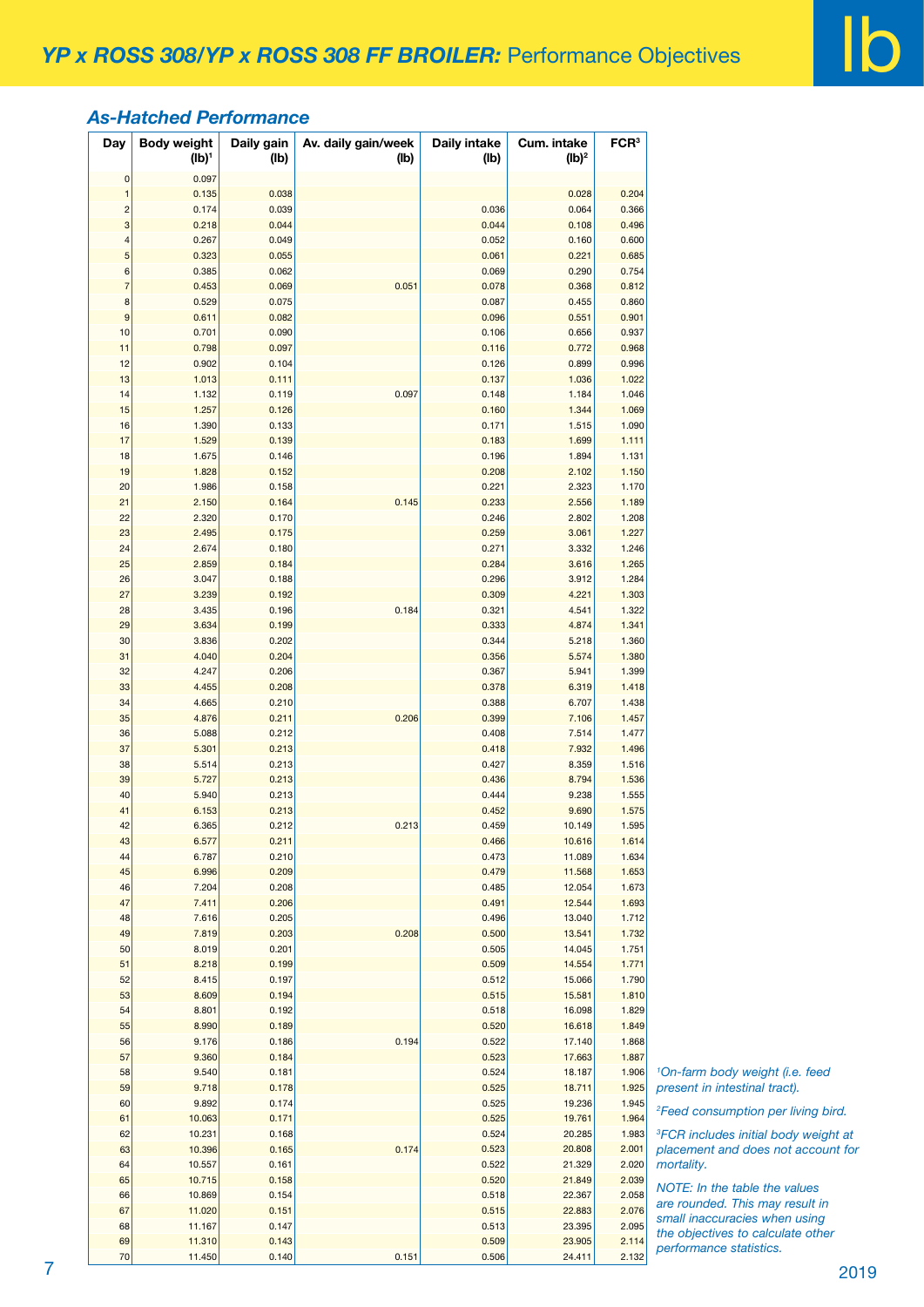## *Male Performance*

| Day                     | <b>Body weight</b><br>Daily gain<br>$(Ib)^1$ | (Ib)  | Av. daily gain/week<br>(lb) | Daily intake<br>(Ib) | Cum. intake<br>(Ib) <sup>2</sup> | FCR <sup>3</sup> |                                             |
|-------------------------|----------------------------------------------|-------|-----------------------------|----------------------|----------------------------------|------------------|---------------------------------------------|
| $\mathbf 0$             | 0.098                                        |       |                             |                      |                                  |                  |                                             |
| $\overline{1}$          | 0.134                                        | 0.036 |                             |                      | 0.025                            | 0.188            |                                             |
| $\overline{\mathbf{c}}$ | 0.172                                        | 0.038 |                             | 0.034                | 0.059                            | 0.342            |                                             |
| $\mathbf{3}$            | 0.215                                        | 0.043 |                             | 0.042                | 0.101                            | 0.468            |                                             |
| $\overline{a}$          | 0.264                                        | 0.049 |                             | 0.050                | 0.151                            | 0.572            |                                             |
| $\overline{5}$          | 0.320                                        | 0.055 |                             | 0.059                | 0.210                            | 0.658            |                                             |
| $\,6$                   | 0.382                                        | 0.062 |                             | 0.068                | 0.279                            | 0.730            |                                             |
| $\overline{7}$          | 0.451                                        | 0.069 | 0.050                       | 0.078                | 0.356                            | 0.790            |                                             |
| 8                       | 0.527                                        | 0.077 |                             | 0.088                | 0.444                            | 0.842            |                                             |
| 9                       | 0.611                                        | 0.084 |                             | 0.098                | 0.542                            | 0.886            |                                             |
| 10                      | 0.703                                        | 0.092 |                             | 0.108                | 0.650                            | 0.924            |                                             |
| 11                      | 0.803                                        | 0.100 |                             | 0.119                | 0.770                            | 0.958            |                                             |
| 12                      | 0.911                                        | 0.108 |                             | 0.131                | 0.901                            | 0.989            |                                             |
| 13                      | 1.026                                        | 0.116 |                             | 0.143                | 1.043                            | 1.016            |                                             |
| 14                      | 1.150                                        | 0.124 | 0.100                       | 0.155                | 1.198                            | 1.042            |                                             |
| 15                      | 1.281                                        | 0.131 |                             | 0.167                | 1.365                            | 1.065            |                                             |
| 16                      | 1.421                                        | 0.139 |                             | 0.180                | 1.545                            | 1.088            |                                             |
| 17                      | 1.567                                        | 0.147 |                             | 0.193                | 1.738                            | 1.109            |                                             |
| 18                      | 1.722                                        | 0.154 |                             | 0.206                | 1.945                            | 1.129            |                                             |
| 19                      | 1.883                                        | 0.161 |                             | 0.220                | 2.164                            | 1.149            |                                             |
| 20                      | 2.051                                        | 0.168 |                             | 0.233                | 2.398                            | 1.169            |                                             |
| 21                      | 2.226                                        | 0.175 | 0.154                       | 0.247                | 2.645                            | 1.188            |                                             |
| 22                      | 2.408                                        | 0.181 |                             | 0.261                | 2.906                            | 1.207            |                                             |
| 23                      | 2.595                                        | 0.187 |                             | 0.275                | 3.180                            | 1.226            |                                             |
| 24                      | 2.788                                        | 0.193 |                             | 0.288                | 3.469                            | 1.244            |                                             |
| 25                      | 2.986                                        | 0.198 |                             | 0.302                | 3.771                            | 1.263            |                                             |
| 26                      | 3.190                                        | 0.203 |                             | 0.316                | 4.087                            | 1.281            |                                             |
| 27                      | 3.398                                        | 0.208 |                             | 0.329                | 4.416                            | 1.300            |                                             |
| 28                      | 3.610                                        | 0.212 | 0.198                       | 0.343                | 4.758                            | 1.318            |                                             |
| 29                      | 3.826                                        | 0.216 |                             | 0.356                | 5.114                            | 1.337            |                                             |
| 30                      | 4.046                                        | 0.220 |                             | 0.369                | 5.483                            | 1.355            |                                             |
| 31                      | 4.268                                        | 0.223 |                             | 0.381                | 5.864                            | 1.374            |                                             |
| 32                      | 4.494                                        | 0.226 |                             | 0.394                | 6.258                            | 1.392            |                                             |
| 33                      | 4.722                                        | 0.228 |                             | 0.406                | 6.663                            | 1.411            |                                             |
| 34                      | 4.953                                        | 0.230 |                             | 0.417                | 7.081                            | 1.430            |                                             |
| 35                      | 5.185                                        | 0.232 | 0.225                       | 0.429                | 7.510                            | 1.448            |                                             |
| 36                      | 5.418                                        | 0.234 |                             | 0.440                | 7.949                            | 1.467            |                                             |
| 37                      | 5.653                                        | 0.235 |                             | 0.451                | 8.400                            | 1.486            |                                             |
| 38                      | 5.889                                        | 0.236 |                             | 0.461                | 8.861                            | 1.505            |                                             |
| 39                      | 6.126                                        | 0.236 |                             | 0.471                | 9.332                            | 1.523            |                                             |
| 40                      | 6.362                                        | 0.237 |                             | 0.480                | 9.812                            | 1.542            |                                             |
| 41                      | 6.599                                        | 0.237 |                             | 0.490                | 10.302                           | 1.561            |                                             |
| 42                      | 6.836                                        | 0.237 | 0.236                       | 0.498                | 10.800                           | 1.580            |                                             |
| 43                      | 7.073                                        | 0.236 |                             | 0.507                | 11.307                           | 1.599            |                                             |
| 44                      | 7.309                                        | 0.236 |                             | 0.515                | 11.821                           | 1.617            |                                             |
| 45                      | 7.544                                        | 0.235 |                             | 0.522                | 12.343                           | 1.636            |                                             |
| 46                      | 7.778                                        | 0.234 |                             | 0.529                | 12.872                           | 1.655            |                                             |
| 47                      | 8.010                                        | 0.233 |                             | 0.536                | 13.408                           | 1.674            |                                             |
| 48                      | 8.242                                        | 0.231 |                             | 0.542                | 13.949                           | 1.693            |                                             |
| 49                      | 8.472                                        | 0.230 | 0.234                       | 0.547                | 14.497                           | 1.711            |                                             |
| 50                      | 8.700                                        | 0.228 |                             | 0.553                | 15.050                           | 1.730            |                                             |
| 51                      | 8.926                                        | 0.226 |                             | 0.557                | 15.607                           | 1.749            |                                             |
| 52                      | 9.149                                        | 0.224 |                             | 0.562                | 16.169                           | 1.767            |                                             |
| 53                      | 9.371                                        | 0.222 |                             | 0.566                | 16.734                           | 1.786            |                                             |
| 54                      | 9.590                                        | 0.219 |                             | 0.569                | 17.303                           | 1.804            |                                             |
| 55                      | 9.806                                        | 0.216 |                             | 0.572                | 17.875                           | 1.823            |                                             |
| 56                      | 10.020                                       | 0.214 | 0.221                       | 0.574                | 18.449                           | 1.841            |                                             |
| 57                      | 10.230                                       | 0.211 |                             | 0.576                | 19.025                           | 1.860            | <sup>1</sup> On-farm body weight (i.e. feed |
| 58                      | 10.438                                       | 0.207 |                             | 0.577                | 19.602                           | 1.878            | present in intestinal tract).               |
| 59                      | 10.642                                       | 0.204 |                             | 0.578                | 20.180                           | 1.896            |                                             |
| 60                      | 10.842                                       | 0.201 |                             | 0.578                | 20.758                           | 1.915            | <sup>2</sup> Feed consumption per living    |
| 61                      | 11.039                                       | 0.197 |                             | 0.578                | 21.336                           | 1.933            | bird.                                       |
| 62                      | 11.233                                       | 0.193 |                             | 0.577                | 21.913                           | 1.951            | <sup>3</sup> FCR includes initial body      |
| 63                      | 11.422                                       | 0.189 | 0.200                       | 0.575                | 22.488                           | 1.969            | weight at placement and does                |
| 64                      | 11.607                                       | 0.185 |                             | 0.574                | 23.062                           | 1.987            | not account for mortality.                  |
| 65                      | 11.788                                       | 0.181 |                             | 0.571                | 23.633                           | 2.005            |                                             |
| 66                      | 11.965                                       | 0.177 |                             | 0.568                | 24.201                           | 2.023            | NOTE: In the table the values               |
| 67                      | 12.137                                       | 0.172 |                             | 0.564                | 24.765                           | 2.041            | are rounded. This may result in             |
| 68                      | 12.304                                       | 0.168 |                             | 0.560                | 25.326                           | 2.058            | small inaccuracies when using               |
| 69                      | 12.467                                       | 0.163 |                             | 0.556                | 25.881                           | 2.076            | the objectives to calculate other           |
|                         |                                              |       |                             |                      |                                  |                  | performance statistics.                     |
| 70                      | 12.626                                       | 0.158 | 0.172                       | 0.551                |                                  | 26.432           | 2.094                                       |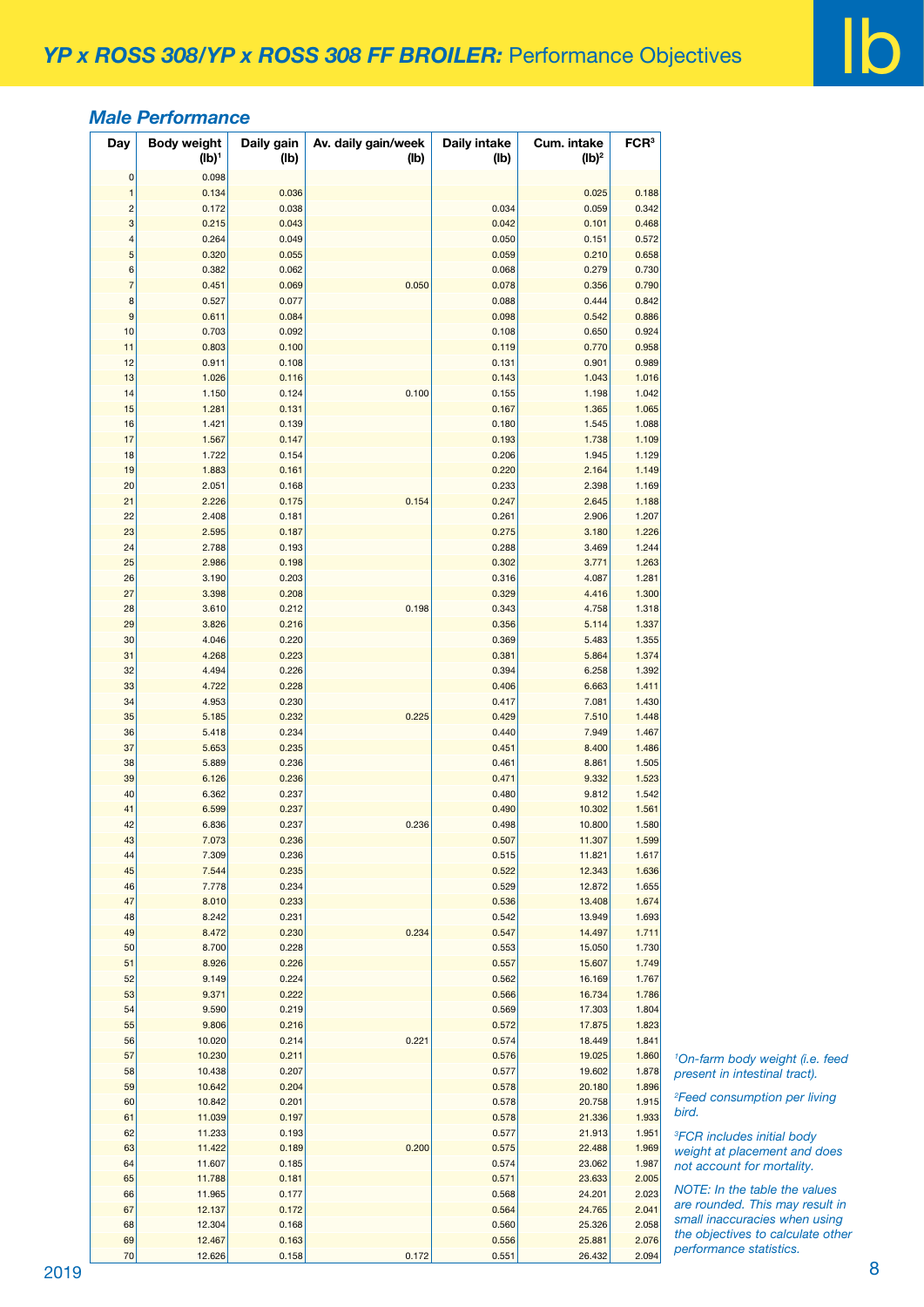# *Female Performance*

| Day              | <b>Body weight</b><br>$(Ib)^1$ | Daily gain<br>(lb) | Av. daily gain/week<br>(lb) | <b>Daily intake</b><br>(Ib) | Cum. intake<br>$(Ib)^2$ | FCR <sup>3</sup> |                                             |
|------------------|--------------------------------|--------------------|-----------------------------|-----------------------------|-------------------------|------------------|---------------------------------------------|
| $\pmb{0}$        | 0.096                          |                    |                             |                             |                         |                  |                                             |
| $\overline{1}$   | 0.136                          | 0.039              |                             |                             | 0.030                   | 0.220            |                                             |
| $\sqrt{2}$       | 0.176                          | 0.040              |                             | 0.039                       | 0.069                   | 0.391            |                                             |
| 3                | 0.220                          | 0.045              |                             | 0.047                       | 0.115                   | 0.524            |                                             |
| $\overline{a}$   | 0.270                          | 0.050              |                             | 0.054                       | 0.170                   | 0.629            |                                             |
| $\sqrt{5}$       | 0.326                          | 0.056              |                             | 0.062                       | 0.232                   | 0.712            |                                             |
| $\,6\,$          | 0.387                          | 0.062              |                             | 0.070                       | 0.302                   | 0.779            |                                             |
| $\overline{7}$   | 0.455                          | 0.068              | 0.051                       | 0.078                       | 0.379                   | 0.833            |                                             |
| $\bf8$           | 0.530                          | 0.074              |                             | 0.086                       | 0.465                   | 0.878            |                                             |
| $\boldsymbol{9}$ | 0.611                          | 0.081              |                             | 0.094                       | 0.560                   | 0.916            |                                             |
| 10               | 0.698                          | 0.087              |                             | 0.103                       | 0.663                   | 0.949            |                                             |
| 11               | 0.792                          | 0.094              |                             | 0.112                       | 0.775                   | 0.978            |                                             |
| 12               | 0.893                          | 0.101              |                             | 0.122                       | 0.897                   | 1.004            |                                             |
| 13               | 1.000                          | 0.107              |                             | 0.132                       | 1.028                   | 1.028            |                                             |
| 14               | 1.114                          | 0.114              | 0.094                       | 0.142                       | 1.170                   | 1.050            |                                             |
| 15               | 1.233                          | 0.120              |                             | 0.152                       | 1.322                   | 1.072            |                                             |
| 16               | 1.360                          | 0.126              |                             | 0.163                       | 1.485                   | 1.092            |                                             |
| 17               | 1.491                          | 0.132              |                             | 0.174                       | 1.659                   | 1.112            |                                             |
| 18               | 1.629                          | 0.138              |                             | 0.185                       | 1.844                   | 1.132            |                                             |
| 19               | 1.772                          | 0.143              |                             | 0.196                       | 2.040                   | 1.151            |                                             |
| 20               | 1.921                          | 0.148              |                             | 0.208                       | 2.248                   | 1.170            |                                             |
| 21               | 2.074                          | 0.153              | 0.137                       | 0.219                       | 2.467                   | 1.190            |                                             |
| 22               | 2.232                          | 0.158              |                             | 0.231                       | 2.698                   | 1.209            |                                             |
| 23               | 2.394                          | 0.162              |                             | 0.242                       | 2.941                   | 1.228            |                                             |
| 24               | 2.561                          | 0.166              |                             | 0.254                       | 3.195                   | 1.248            |                                             |
| 25               | 2.731                          | 0.170              |                             | 0.265                       | 3.460                   | 1.267            |                                             |
| 26               | 2.904                          | 0.174              |                             | 0.277                       | 3.737                   | 1.286            |                                             |
| 27               | 3.081                          | 0.177              |                             | 0.288                       | 4.024                   | 1.306            |                                             |
| 28               | 3.260                          | 0.179              | 0.169                       | 0.299                       | 4.323                   | 1.326            |                                             |
| 29               | 3.442                          | 0.182              |                             | 0.309                       | 4.632                   | 1.346            |                                             |
| $30\,$           | 3.626                          | 0.184              |                             | 0.320                       | 4.952                   | 1.366            |                                             |
| 31               | 3.812                          | 0.186              |                             | 0.330                       | 5.282                   | 1.386            |                                             |
| 32               | 3.999                          | 0.187              |                             | 0.340                       | 5.622                   | 1.406            |                                             |
|                  |                                |                    |                             |                             |                         |                  |                                             |
| 33               | 4.188                          | 0.188              |                             | 0.349                       | 5.971                   | 1.426            |                                             |
| 34               | 4.377                          | 0.189              |                             | 0.359                       | 6.329                   | 1.446            |                                             |
| $35\,$           | 4.567                          | 0.190              | 0.187                       | 0.367                       | 6.697                   | 1.466            |                                             |
| 36               | 4.758                          | 0.190              |                             | 0.376                       | 7.073                   | 1.487            |                                             |
| 37               | 4.948                          | 0.191              |                             | 0.384                       | 7.457                   | 1.507            |                                             |
| 38               | 5.138                          | 0.190              |                             | 0.392                       | 7.848                   | 1.527            |                                             |
| 39               | 5.329                          | 0.190              |                             | 0.399                       | 8.247                   | 1.548            |                                             |
| 40               | 5.518                          | 0.189              |                             | 0.406                       | 8.654                   | 1.568            |                                             |
| 41               | 5.707                          | 0.189              |                             | 0.413                       | 9.066                   | 1.589            |                                             |
| 42               | 5.894                          | 0.188              | 0.190                       | 0.419                       | 9.485                   | 1.609            |                                             |
| 43               | 6.081                          | 0.186              |                             | 0.425                       | 9.910                   | 1.630            |                                             |
| 44               | 6.266                          | 0.185              |                             | 0.430                       | 10.340                  | 1.650            |                                             |
| 45               | 6.449                          | 0.184              |                             | 0.435                       | 10.775                  | 1.671            |                                             |
| 46               | 6.631                          | 0.182              |                             | 0.440                       | 11.214                  | 1.691            |                                             |
| 47               | 6.811                          | 0.180              |                             | 0.444                       | 11.658                  | 1.712            |                                             |
| 48               | 6.989                          | 0.178              |                             | 0.448                       | 12.106                  | 1.732            |                                             |
| 49               | 7.165                          | 0.176              | 0.182                       | 0.451                       | 12.557                  | 1.753            |                                             |
| 50               | 7.339                          | 0.174              |                             | 0.454                       | 13.012                  | 1.773            |                                             |
| 51               | 7.511                          | 0.172              |                             | 0.457                       | 13.469                  | 1.793            |                                             |
| 52               | 7.680                          | 0.169              |                             | 0.460                       | 13.929                  | 1.814            |                                             |
| 53               | 7.847                          | 0.167              |                             | 0.462                       | 14.390                  | 1.834            |                                             |
| 54               | 8.011                          | 0.164              |                             | 0.464                       | 14.854                  | 1.854            |                                             |
| 55               | 8.173                          | 0.162              |                             | 0.465                       | 15.319                  | 1.874            |                                             |
| 56               | 8.332                          | 0.159              | 0.167                       | 0.466                       | 15.785                  | 1.895            |                                             |
| 57               | 8.489                          | 0.156              |                             | 0.467                       | 16.253                  | 1.915            | <sup>1</sup> On-farm body weight (i.e. feed |
| 58               | 8.642                          | 0.154              |                             | 0.468                       | 16.720                  | 1.935            | present in intestinal tract).               |
| 59               | 8.794                          | 0.151              |                             | 0.468                       | 17.189                  | 1.955            |                                             |
| 60               | 8.942                          | 0.148              |                             | 0.468                       | 17.657                  | 1.975            | <sup>2</sup> Feed consumption per living    |
| 61               | 9.087                          | 0.146              |                             | 0.468                       | 18.125                  | 1.995            | bird.                                       |
| 62               | 9.230                          | 0.143              |                             | 0.468                       | 18.593                  | 2.014            | <sup>3</sup> FCR includes initial body      |
| 63               | 9.370                          | 0.140              | 0.148                       | 0.467                       | 19.060                  | 2.034            | weight at placement and does                |
| 64               | 9.508                          | 0.137              |                             | 0.466                       | 19.527                  | 2.054            | not account for mortality.                  |
| 65               | 9.642                          | 0.135              |                             | 0.466                       | 19.992                  | 2.073            |                                             |
| 66               | 9.774                          | 0.132              |                             | 0.464                       | 20.456                  | 2.093            | NOTE: In the table the values               |
| 67               | 9.903                          | 0.129              |                             | 0.463                       | 20.919                  | 2.112            | are rounded, this may result in             |
| 68               | 10.029                         | 0.126              |                             | 0.462                       | 21.381                  | 2.132            | small inaccuracies when using               |
| 69               | 10.153                         | 0.124              |                             | 0.460                       | 21.841                  | 2.151            | the objectives to calculate other           |
| 70               | 10.274                         | 0.121              | 0.129                       | 0.458                       | 22.299                  | 2.170            | performance statistics.                     |

*FCR includes initial body* 

е произведения с произведения с произведения с произведения с принятий с принятий с принятий с принятий с 2019<br>В 1990 году с принятий с принятий с принятий с принятий с принятий с принятий с принятий с 2019 году с приняти *NTE: In the table the values are rounded, this may result in small inaccuracies when using the objectives to calculate other performance statistics.*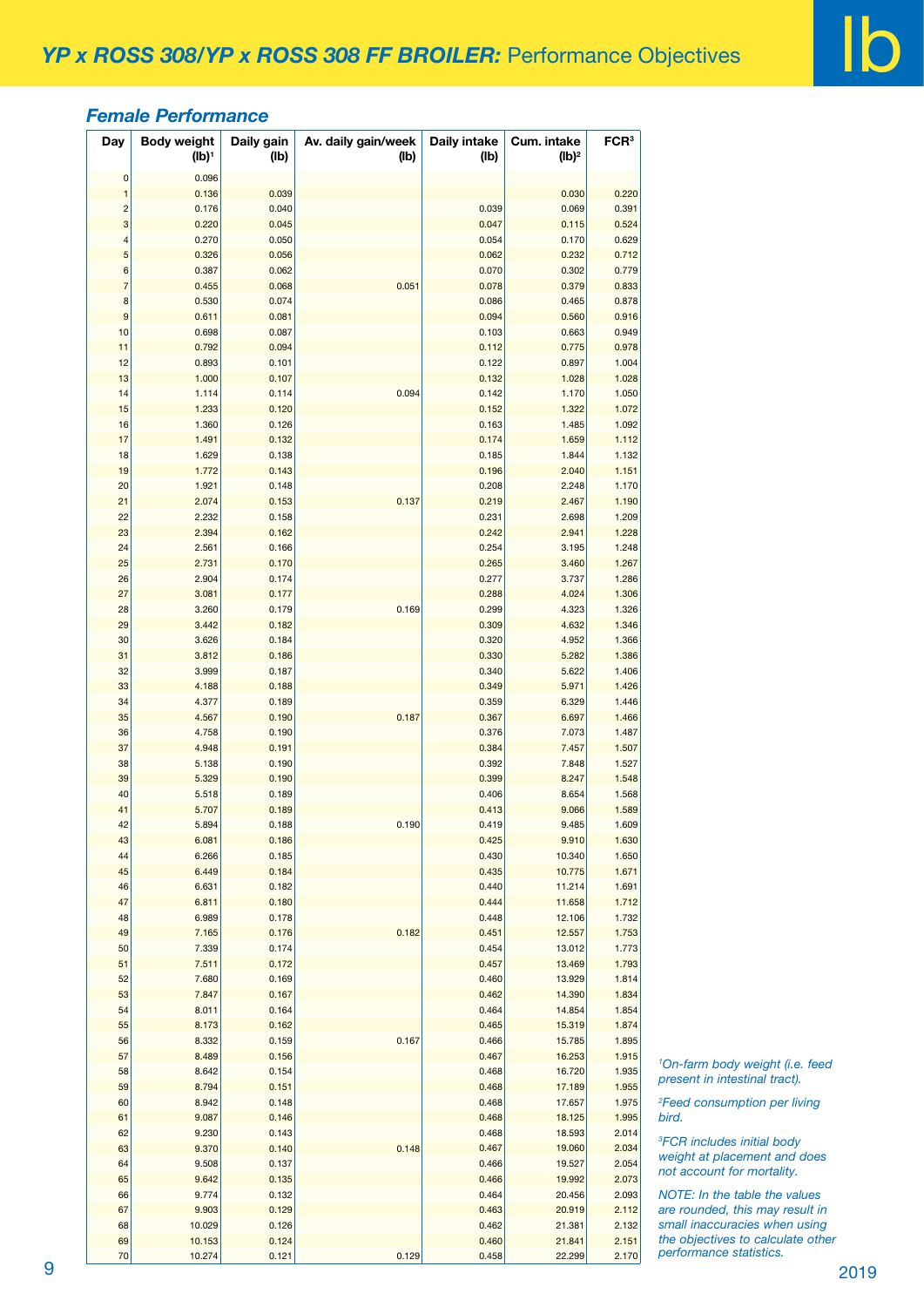| <b>Notes</b> |  |
|--------------|--|
|              |  |
|              |  |
|              |  |
|              |  |
|              |  |
|              |  |
|              |  |
|              |  |
|              |  |
|              |  |
|              |  |
|              |  |
|              |  |
|              |  |
|              |  |
|              |  |
|              |  |
|              |  |
|              |  |
|              |  |
|              |  |
|              |  |
|              |  |
|              |  |
|              |  |
|              |  |
|              |  |
|              |  |
|              |  |
|              |  |
|              |  |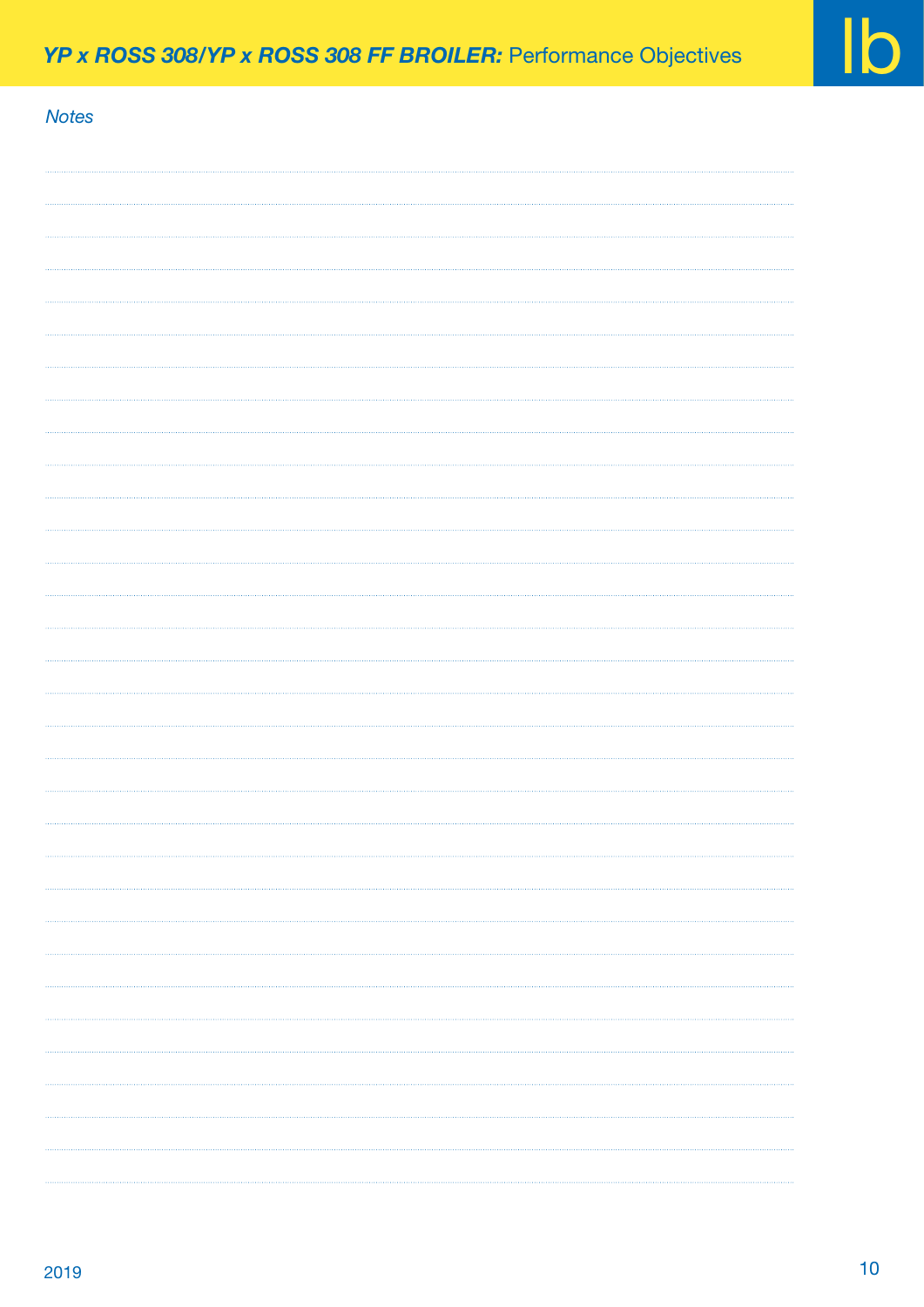## *Carcass Yield*

The following diagrams indicate how yields of the major portions change with increasing live weight in each sex. Eviscerated yield is broken down into breast meat and leg meat to represent a deboning operation.

#### **Definitions of Terms**

| <b>Eviscerated %</b> | eviscerated carcass (without neck, abdominal fat and<br>internal organs) as a percentage of live weight. |
|----------------------|----------------------------------------------------------------------------------------------------------|
| <b>Breast</b> %      | breast meat (without skin and bone) as a percentage of live<br>weight.                                   |
| Thigh/Drumstick %    | whole thigh/drumstick (with skin and bone) as a percentage<br>of live weight.                            |

|            |     | <b>Male - Portion</b> |   |          |       |         |       |       |             |      |               |
|------------|-----|-----------------------|---|----------|-------|---------|-------|-------|-------------|------|---------------|
|            | kg  | (Ib)                  |   | Breast % |       | Thigh % |       |       | Drumstick % |      | Eviscerated % |
|            | 1.2 | 2.65                  |   | 18.68    |       | 11.49   |       | 9.67  |             |      | 69.98         |
|            | 1.4 | 3.09                  |   | 20.46    |       | 11.91   |       | 9.60  |             |      | 70.97         |
|            | 1.6 | 3.53                  |   | 21.80    |       |         | 12.27 |       | 9.56        |      | 71.95         |
|            | 1.8 | 3.97                  |   | 22.84    |       |         | 12.53 |       | 9.52        |      | 72.34         |
|            | 2.0 | 4.41                  |   | 23.66    |       |         | 12.73 |       | 9.49        |      | 72.71         |
|            | 2.2 | 4.85                  |   |          | 24.36 |         | 12.90 |       | 9.47        |      | 73.07         |
|            | 2.4 | 5.29                  |   |          | 24.91 |         | 13.04 |       | 9.44        |      | 73.42         |
|            | 2.6 | 5.73                  |   |          | 25.38 |         |       | 13.16 | 9.43        |      | 73.76         |
|            | 2.8 | 6.17                  |   |          | 25.80 |         |       | 13.24 | 9.41        |      | 74.09         |
|            | 3.0 | 6.61                  |   |          | 26.15 |         |       | 13.35 | 9.40        |      | 74.41         |
| ive weight | 3.2 | 7.05                  |   |          | 26.46 |         |       | 13.43 | 9.39        |      | 74.73         |
|            | 3.4 | 7.50                  |   |          | 26.72 |         |       | 13.50 |             | 9.38 | 75.03         |
|            | 3.6 | 7.94                  |   |          | 26.94 |         |       | 13.56 |             | 9.37 | 75.32         |
|            | 3.8 | 8.38                  |   |          | 27.16 |         |       | 13.61 |             | 9.36 | 75.58         |
|            | 4.0 | 8.82                  |   |          | 27.36 |         |       | 13.66 |             | 9.36 | 75.83         |
|            | 4.2 | 9.26                  |   |          | 27.53 |         |       | 13.70 |             | 9.35 | 76.06         |
|            | 4.4 | 9.70                  |   |          | 27.70 |         |       | 13.74 |             | 9.34 | 76.29         |
|            | 4.6 | 10.14                 |   |          | 27.84 |         |       | 13.78 |             | 9.34 | 76.51         |
|            | 4.8 | 10.58                 |   |          | 27.98 |         |       | 13.81 |             | 9.33 | 76.72         |
|            | 5.0 | 11.02                 |   |          | 28.10 |         |       | 13.84 |             | 9.33 | 76.91         |
|            |     |                       | 0 | 10<br>20 |       | 30      |       |       | 40          |      | 50            |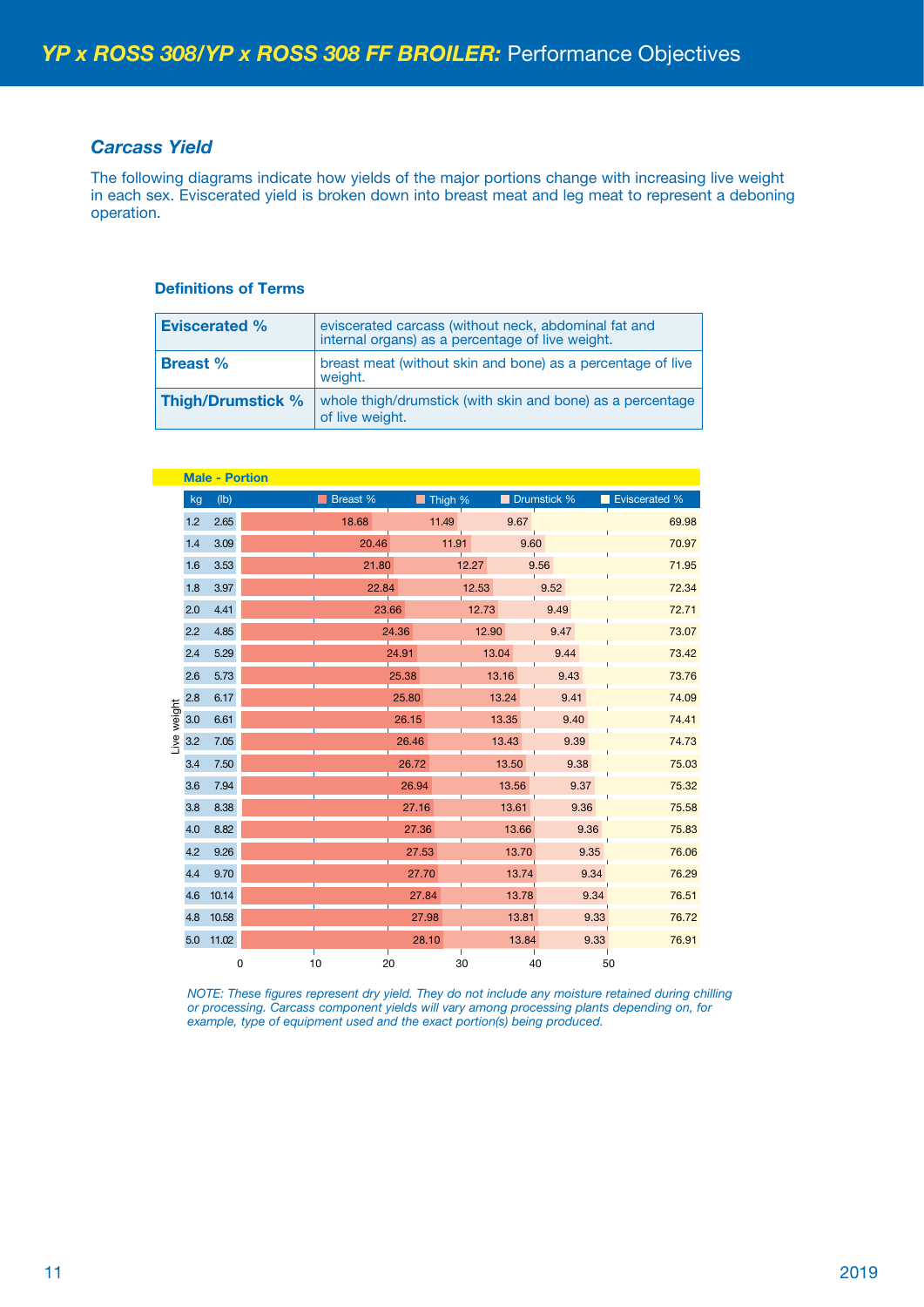#### **Definitions of Terms**

| <b>Eviscerated %</b> | eviscerated carcass (without neck, abdominal fat and<br>internal organs) as a percentage of live weight. |
|----------------------|----------------------------------------------------------------------------------------------------------|
| <b>Breast</b> %      | breast meat (without skin and bone) as a percentage of live<br>weight.                                   |
| Thigh/Drumstick %    | whole thigh/drumstick (with skin and bone) as a percentage<br>of live weight.                            |

|             |     |       | <b>Female - Portion</b> |          |       |         |       |       |             |      |               |       |
|-------------|-----|-------|-------------------------|----------|-------|---------|-------|-------|-------------|------|---------------|-------|
|             | kg  | (Ib)  |                         | Breast % |       | Thigh % |       |       | Drumstick % |      | Eviscerated % |       |
|             | 1.2 | 2.65  |                         | 19.58    |       | 11.95   |       | 9.37  |             |      |               | 70.39 |
|             | 1.4 | 3.09  |                         | 21.68    |       |         | 12.21 |       | 9.23        |      |               | 71.38 |
|             | 1.6 | 3.53  |                         | 23.26    |       |         | 12.34 |       | 9.13        |      |               | 72.36 |
|             | 1.8 | 3.97  |                         |          | 24.47 |         | 12.61 |       | 9.05        |      |               | 72.79 |
|             | 2.0 | 4.41  |                         |          | 25.45 |         | 12.82 |       | 8.99        |      |               | 73.21 |
|             | 2.2 | 4.85  |                         |          | 26.26 |         | 12.99 |       | 8.94        |      |               | 73.60 |
|             | 2.4 | 5.29  |                         |          | 26.91 |         | 13.14 |       | 8.90        |      |               | 73.99 |
|             | 2.6 | 5.73  |                         |          | 27.48 |         |       | 13.26 |             | 8.86 |               | 74.35 |
|             | 2.8 | 6.17  |                         |          | 27.95 |         |       | 13.35 |             | 8.83 |               | 74.71 |
| Live weight | 3.0 | 6.61  |                         |          | 28.37 |         |       | 13.41 |             | 8.80 |               | 74.96 |
|             | 3.2 | 7.05  |                         |          |       | 28.74   |       | 13.45 |             | 8.78 |               | 75.20 |
|             | 3.4 | 7.50  |                         |          |       | 29.07   |       | 13.49 |             | 8.76 |               | 75.43 |
|             | 3.6 | 7.94  |                         |          |       | 29.36   |       | 13.53 |             | 8.74 |               | 75.64 |
|             | 3.8 | 8.38  |                         |          |       | 29.61   |       | 13.56 |             | 8.72 |               | 75.85 |
|             | 4.0 | 8.82  |                         |          |       | 29.85   |       | 13.59 |             | 8.71 |               | 76.05 |
|             | 4.2 | 9.26  |                         |          |       | 30.06   |       | 13.61 |             | 8.69 |               | 76.24 |
|             | 4.4 | 9.70  |                         |          |       | 30.25   |       | 13.64 |             |      | 8.68          | 76.41 |
|             | 4.6 | 10.14 |                         |          |       | 30.42   |       |       | 13.66       |      | 8.67          | 76.58 |
|             | 4.8 | 10.58 |                         |          |       | 30.58   |       |       | 13.68       |      | 8.66          | 76.74 |
|             | 5.0 | 11.02 |                         |          |       | 30.73   |       |       | 13.70       |      | 8.65          | 76.89 |
|             |     | 0     |                         | 10<br>20 |       | 30      |       | 40    |             |      | 50            |       |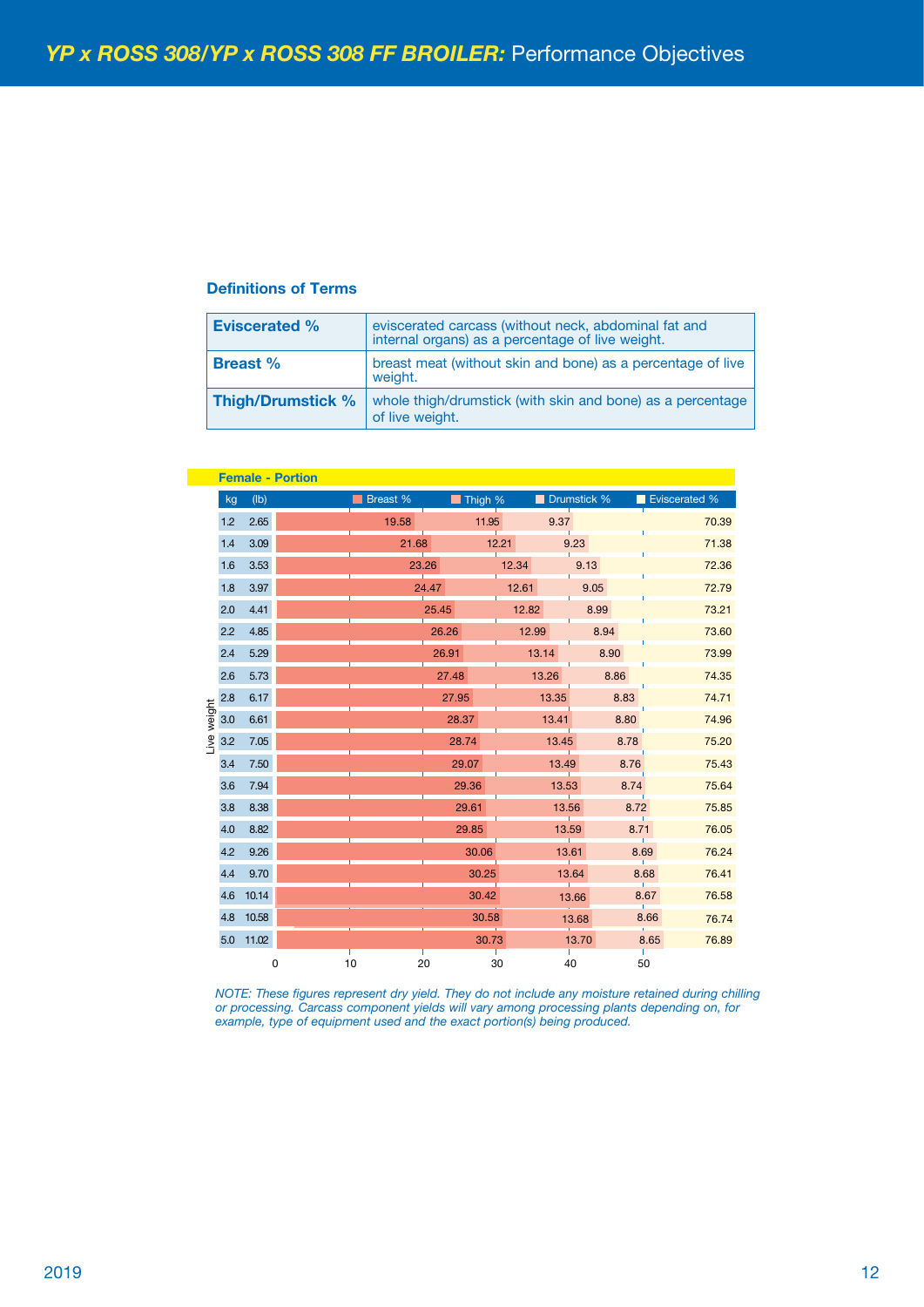#### **Definitions of Terms**

| <b>Breast</b> %     | breast meat (without skin and bone) as a percentage of live weight.                                         |
|---------------------|-------------------------------------------------------------------------------------------------------------|
| <b>Leg Meat</b> $%$ | sum of deboned thigh (without skin) and deboned drumstick<br>(without skin) as a percentage of live weight. |
| <b>Total %</b>      | sum of leg meat and breast meat                                                                             |

|             | kg      | (Ib)       |             | Leg Meat %<br>Breast % |                                                                                                                                                                                                                                                                               |    |    |        |       |       | Total %  |             |
|-------------|---------|------------|-------------|------------------------|-------------------------------------------------------------------------------------------------------------------------------------------------------------------------------------------------------------------------------------------------------------------------------|----|----|--------|-------|-------|----------|-------------|
|             | 1.2     | 2.65       |             | 13.59                  |                                                                                                                                                                                                                                                                               |    |    | 18.68  |       |       |          | 32.27       |
|             | $1.4$   | 3.09       |             |                        | 14.42                                                                                                                                                                                                                                                                         |    |    |        | 20.46 |       |          | 34.88       |
|             | 1.6     | 3.53       |             |                        | 15.04                                                                                                                                                                                                                                                                         |    |    |        | 21.08 |       |          | 36.84       |
|             | $1.8$   | 3.97       |             |                        | 15.48                                                                                                                                                                                                                                                                         |    |    |        |       | 22.84 |          | 38.32       |
|             | 2.0     | 4.41       |             |                        | 15.86                                                                                                                                                                                                                                                                         |    |    |        |       | 23.66 |          | 39.52       |
|             | 2.2     | 4.85       |             |                        | 16.16                                                                                                                                                                                                                                                                         |    |    |        |       | 24.36 |          | 40.51       |
|             | 2.4     | 5.29       |             |                        | 16.40                                                                                                                                                                                                                                                                         |    |    |        |       | 24.91 |          | 41.31       |
|             | 2.6     | 5.73       |             |                        | 16.60                                                                                                                                                                                                                                                                         |    |    |        |       | 25.38 |          | 41.98       |
|             | $2.8\,$ | 6.17       |             |                        | 16.77                                                                                                                                                                                                                                                                         |    |    |        |       |       | 25.80    | 42.57       |
| Live weight | 3.0     | 6.61       |             |                        | 16.91                                                                                                                                                                                                                                                                         |    |    |        |       |       | 26.15    | 43.06       |
|             | 3.2     | $7.05$     |             |                        | 17.04                                                                                                                                                                                                                                                                         |    |    |        |       |       | 26.46    | 43.50       |
|             | 3.4     | 7.50       |             |                        | 17.14                                                                                                                                                                                                                                                                         |    |    |        |       |       | 26.72    | 43.86       |
|             | 3.6     | 7.94       |             |                        | 17.23                                                                                                                                                                                                                                                                         |    |    |        |       |       | 26.94    | 44.18       |
|             | $3.8\,$ | 8.38       |             |                        | 17.34<br>T                                                                                                                                                                                                                                                                    |    |    |        |       |       | 27.16    | 44.49       |
|             | $4.0\,$ | 8.82       |             |                        | 17.43                                                                                                                                                                                                                                                                         |    |    |        |       |       | 27.63    | 44.78       |
|             | 4.2     | 9.26       |             |                        | 17.51                                                                                                                                                                                                                                                                         |    |    |        |       |       | 27.53    | 45.04       |
|             | 4.4     | 9.70       |             |                        | 17.58                                                                                                                                                                                                                                                                         |    |    |        |       |       | 27.70    | 45.28       |
|             |         | 4.60 10.14 |             |                        | 17.65                                                                                                                                                                                                                                                                         |    |    |        |       |       | 27.84    | 45.49       |
|             |         | 4.8 10.58  |             |                        | 17.71                                                                                                                                                                                                                                                                         |    |    |        |       |       | 27.98    | 45.69       |
|             |         | 5.0 11.02  | $\mathsf 0$ | 10                     | 17.77<br>15                                                                                                                                                                                                                                                                   | 20 | 25 | $30\,$ | 35    |       | 45<br>40 | 28.10 45.87 |
|             |         |            |             |                        | NOTE: These figures represent dry yield. They do not include any moisture retained during chilling<br>or processing. Carcass component yields will vary among processing plants depending on, for<br>example, type of equipment used and the exact portion(s) being produced. |    |    |        |       |       |          |             |
|             |         |            |             |                        |                                                                                                                                                                                                                                                                               |    |    |        |       |       |          |             |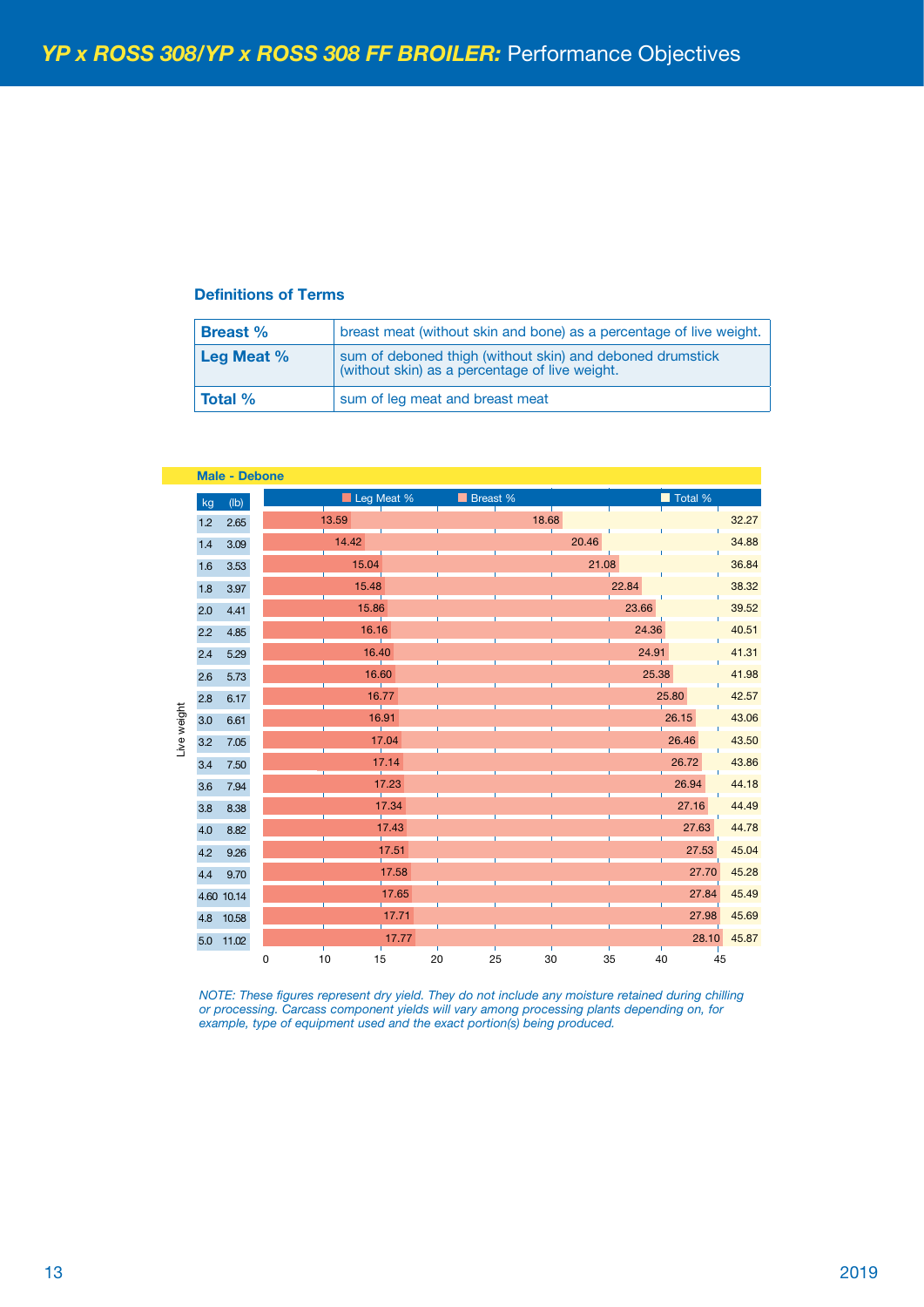### **Definitions of Terms**

| <b>Breast</b> % | breast meat (without skin and bone) as a percentage of live weight.                                         |
|-----------------|-------------------------------------------------------------------------------------------------------------|
| Leg Meat %      | sum of deboned thigh (without skin) and deboned drumstick<br>(without skin) as a percentage of live weight. |
| <b>Total %</b>  | sum of leg meat and breast meat                                                                             |

| 15.37<br>19.58<br>2.65<br>$1.2$<br>21.68<br>15.63<br>3.09<br>1.4<br>23.26<br>15.82<br>1.6<br>3.53<br>15.96<br>24.47<br>3.97<br>1.8<br>25.45<br>16.06<br>2.0<br>4.41<br>26.26<br>16.12<br>2.2<br>4.85<br>16.19<br>26.91<br>2.4<br>5.29<br>16.24<br>27.48<br>2.6<br>5.73<br>16.26<br>27.95<br>2.8<br>6.17<br>Live weight<br>16.31<br>28.37<br>3.0<br>6.61<br>16.36<br>28.74<br>3.2<br>7.05<br>16.40<br>29.07<br>3.4<br>7.50<br>29.36<br>16.43<br>3.6<br>7.94<br>16.46<br>29.61<br>$3.8\,$<br>8.38<br>29.85<br>16.49<br>$4.0$<br>8.82<br>16.52<br>30.06<br>4.2<br>9.26<br>30.25<br>16.54<br>$4.4\,$<br>9.70<br>16.56<br>30.42<br>4.6<br>10.14<br>30.58<br>16.58<br>4.8 10.58<br>16.60<br>5.0 11.02<br>$\mathsf 0$<br>$10$<br>15<br>$20\,$<br>25<br>$30\,$<br>35<br>40<br>45 | 30.73 47.33<br>NOTE: These figures represent dry yield. They do not include any moisture retained during chilling<br>or processing. Carcass component yields will vary among processing plants depending on, for<br>example, type of equipment used and the exact portion(s) being produced. | kg | (Ib) |  | Leg Meat % | Breast % |  |  | Total % |       |
|--------------------------------------------------------------------------------------------------------------------------------------------------------------------------------------------------------------------------------------------------------------------------------------------------------------------------------------------------------------------------------------------------------------------------------------------------------------------------------------------------------------------------------------------------------------------------------------------------------------------------------------------------------------------------------------------------------------------------------------------------------------------------|----------------------------------------------------------------------------------------------------------------------------------------------------------------------------------------------------------------------------------------------------------------------------------------------|----|------|--|------------|----------|--|--|---------|-------|
|                                                                                                                                                                                                                                                                                                                                                                                                                                                                                                                                                                                                                                                                                                                                                                          |                                                                                                                                                                                                                                                                                              |    |      |  |            |          |  |  |         | 34.95 |
|                                                                                                                                                                                                                                                                                                                                                                                                                                                                                                                                                                                                                                                                                                                                                                          |                                                                                                                                                                                                                                                                                              |    |      |  |            |          |  |  |         | 37.31 |
|                                                                                                                                                                                                                                                                                                                                                                                                                                                                                                                                                                                                                                                                                                                                                                          |                                                                                                                                                                                                                                                                                              |    |      |  |            |          |  |  |         | 39.08 |
|                                                                                                                                                                                                                                                                                                                                                                                                                                                                                                                                                                                                                                                                                                                                                                          |                                                                                                                                                                                                                                                                                              |    |      |  |            |          |  |  |         | 40.43 |
|                                                                                                                                                                                                                                                                                                                                                                                                                                                                                                                                                                                                                                                                                                                                                                          |                                                                                                                                                                                                                                                                                              |    |      |  |            |          |  |  |         | 41.51 |
|                                                                                                                                                                                                                                                                                                                                                                                                                                                                                                                                                                                                                                                                                                                                                                          |                                                                                                                                                                                                                                                                                              |    |      |  |            |          |  |  |         | 42.38 |
|                                                                                                                                                                                                                                                                                                                                                                                                                                                                                                                                                                                                                                                                                                                                                                          |                                                                                                                                                                                                                                                                                              |    |      |  |            |          |  |  |         | 43.10 |
|                                                                                                                                                                                                                                                                                                                                                                                                                                                                                                                                                                                                                                                                                                                                                                          |                                                                                                                                                                                                                                                                                              |    |      |  |            |          |  |  |         | 43.71 |
|                                                                                                                                                                                                                                                                                                                                                                                                                                                                                                                                                                                                                                                                                                                                                                          |                                                                                                                                                                                                                                                                                              |    |      |  |            |          |  |  |         | 44.22 |
|                                                                                                                                                                                                                                                                                                                                                                                                                                                                                                                                                                                                                                                                                                                                                                          |                                                                                                                                                                                                                                                                                              |    |      |  |            |          |  |  |         | 44.69 |
|                                                                                                                                                                                                                                                                                                                                                                                                                                                                                                                                                                                                                                                                                                                                                                          |                                                                                                                                                                                                                                                                                              |    |      |  |            |          |  |  |         | 45.10 |
|                                                                                                                                                                                                                                                                                                                                                                                                                                                                                                                                                                                                                                                                                                                                                                          |                                                                                                                                                                                                                                                                                              |    |      |  |            |          |  |  |         | 45.46 |
|                                                                                                                                                                                                                                                                                                                                                                                                                                                                                                                                                                                                                                                                                                                                                                          |                                                                                                                                                                                                                                                                                              |    |      |  |            |          |  |  |         | 45.79 |
|                                                                                                                                                                                                                                                                                                                                                                                                                                                                                                                                                                                                                                                                                                                                                                          |                                                                                                                                                                                                                                                                                              |    |      |  |            |          |  |  |         | 46.08 |
|                                                                                                                                                                                                                                                                                                                                                                                                                                                                                                                                                                                                                                                                                                                                                                          |                                                                                                                                                                                                                                                                                              |    |      |  |            |          |  |  |         | 46.34 |
|                                                                                                                                                                                                                                                                                                                                                                                                                                                                                                                                                                                                                                                                                                                                                                          |                                                                                                                                                                                                                                                                                              |    |      |  |            |          |  |  |         | 46.57 |
|                                                                                                                                                                                                                                                                                                                                                                                                                                                                                                                                                                                                                                                                                                                                                                          |                                                                                                                                                                                                                                                                                              |    |      |  |            |          |  |  |         | 46.79 |
|                                                                                                                                                                                                                                                                                                                                                                                                                                                                                                                                                                                                                                                                                                                                                                          |                                                                                                                                                                                                                                                                                              |    |      |  |            |          |  |  |         | 46.98 |
|                                                                                                                                                                                                                                                                                                                                                                                                                                                                                                                                                                                                                                                                                                                                                                          |                                                                                                                                                                                                                                                                                              |    |      |  |            |          |  |  |         | 47.16 |
|                                                                                                                                                                                                                                                                                                                                                                                                                                                                                                                                                                                                                                                                                                                                                                          |                                                                                                                                                                                                                                                                                              |    |      |  |            |          |  |  |         |       |
|                                                                                                                                                                                                                                                                                                                                                                                                                                                                                                                                                                                                                                                                                                                                                                          |                                                                                                                                                                                                                                                                                              |    |      |  |            |          |  |  |         |       |
|                                                                                                                                                                                                                                                                                                                                                                                                                                                                                                                                                                                                                                                                                                                                                                          |                                                                                                                                                                                                                                                                                              |    |      |  |            |          |  |  |         |       |
|                                                                                                                                                                                                                                                                                                                                                                                                                                                                                                                                                                                                                                                                                                                                                                          |                                                                                                                                                                                                                                                                                              |    |      |  |            |          |  |  |         |       |
|                                                                                                                                                                                                                                                                                                                                                                                                                                                                                                                                                                                                                                                                                                                                                                          |                                                                                                                                                                                                                                                                                              |    |      |  |            |          |  |  |         |       |
|                                                                                                                                                                                                                                                                                                                                                                                                                                                                                                                                                                                                                                                                                                                                                                          |                                                                                                                                                                                                                                                                                              |    |      |  |            |          |  |  |         |       |
|                                                                                                                                                                                                                                                                                                                                                                                                                                                                                                                                                                                                                                                                                                                                                                          |                                                                                                                                                                                                                                                                                              |    |      |  |            |          |  |  |         |       |
|                                                                                                                                                                                                                                                                                                                                                                                                                                                                                                                                                                                                                                                                                                                                                                          |                                                                                                                                                                                                                                                                                              |    |      |  |            |          |  |  |         |       |
|                                                                                                                                                                                                                                                                                                                                                                                                                                                                                                                                                                                                                                                                                                                                                                          |                                                                                                                                                                                                                                                                                              |    |      |  |            |          |  |  |         |       |
|                                                                                                                                                                                                                                                                                                                                                                                                                                                                                                                                                                                                                                                                                                                                                                          |                                                                                                                                                                                                                                                                                              |    |      |  |            |          |  |  |         |       |
|                                                                                                                                                                                                                                                                                                                                                                                                                                                                                                                                                                                                                                                                                                                                                                          |                                                                                                                                                                                                                                                                                              |    |      |  |            |          |  |  |         |       |